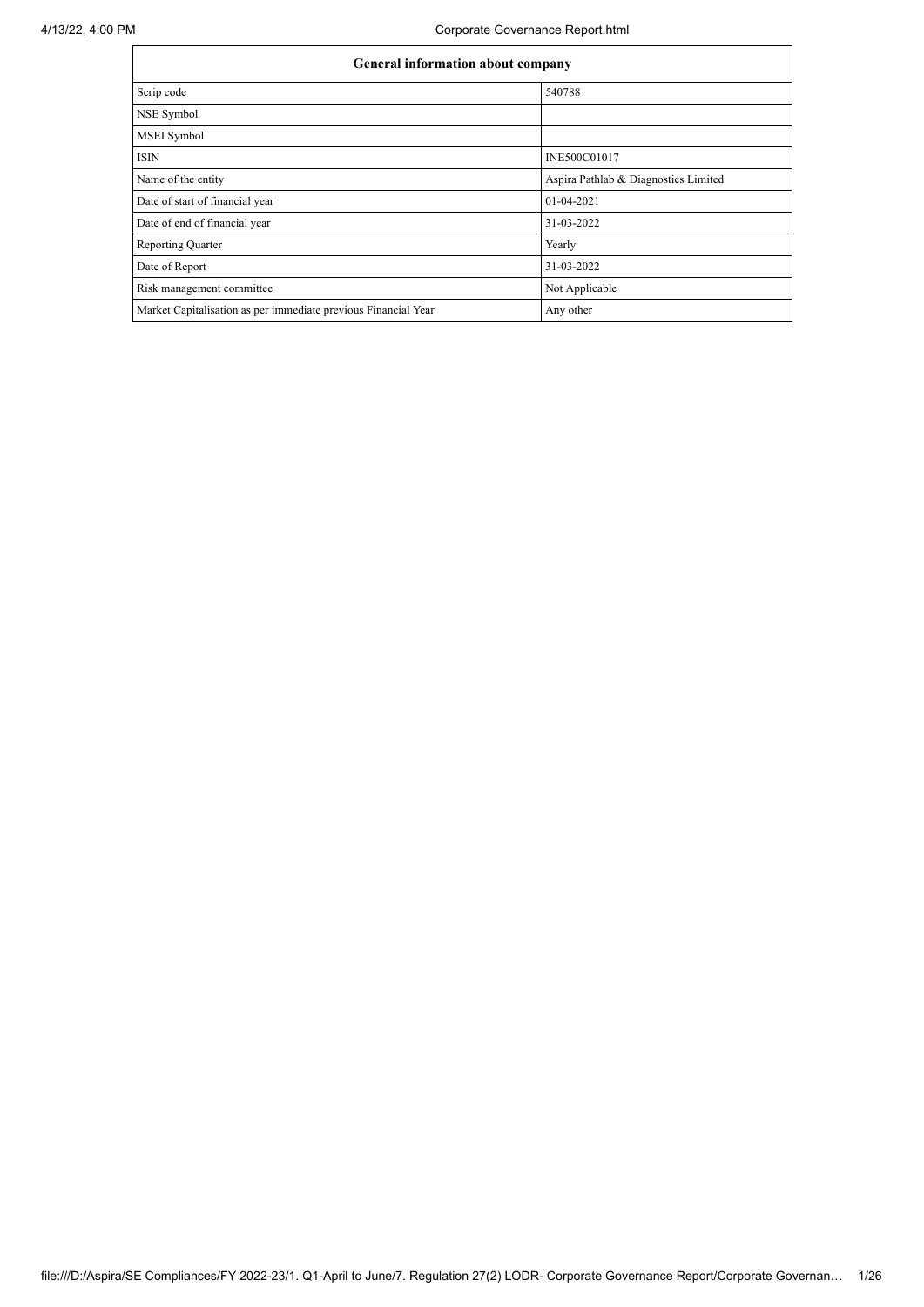## **Annexure I**

## **Annexure I to be submitted by listed entity on quarterly basis**

## **I. Composition of Board of Directors**

|            | Disclosure of notes on composition of board of directors explanatory |                                                |                            |                                    |                          |                                                                                                      |                                             |                                          |                                                           |                      |                                            |                                                                                                                                                |                                                                                                                                                                   |                                                                                                                                                                          |                                                                                                                                                                                                         |
|------------|----------------------------------------------------------------------|------------------------------------------------|----------------------------|------------------------------------|--------------------------|------------------------------------------------------------------------------------------------------|---------------------------------------------|------------------------------------------|-----------------------------------------------------------|----------------------|--------------------------------------------|------------------------------------------------------------------------------------------------------------------------------------------------|-------------------------------------------------------------------------------------------------------------------------------------------------------------------|--------------------------------------------------------------------------------------------------------------------------------------------------------------------------|---------------------------------------------------------------------------------------------------------------------------------------------------------------------------------------------------------|
|            |                                                                      |                                                |                            |                                    |                          |                                                                                                      |                                             |                                          | Whether the listed entity has a Regular Chairperson   Yes |                      |                                            |                                                                                                                                                |                                                                                                                                                                   |                                                                                                                                                                          |                                                                                                                                                                                                         |
|            |                                                                      |                                                |                            |                                    |                          |                                                                                                      |                                             |                                          | Whether Chairperson is related to MD or CEO No            |                      |                                            |                                                                                                                                                |                                                                                                                                                                   |                                                                                                                                                                          |                                                                                                                                                                                                         |
| PAN        | <b>DIN</b>                                                           | Category 1<br>of directors                     | Category 2<br>of directors | Category Date<br>3 of<br>directors | of<br>Birth              | Whether<br>special<br>resolution<br>passed?<br>[Refer Reg.<br>$17(1A)$ of<br>Listing<br>Regulations] | Date of<br>passing<br>special<br>resolution | <b>Initial Date</b><br>of<br>appointment | Date of Re-<br>appointment                                | Date of<br>cessation | Tenure<br>of<br>director<br>(in<br>months) | No of<br>Directorship<br>in listed<br>entities<br>including<br>this listed<br>entity (Refer<br>Regulation<br>17A of<br>Listing<br>Regulations) | No of<br>Independent<br>Directorship<br>in listed<br>entities<br>including<br>this listed<br>entity (Refer<br>Regulation<br>$17A(1)$ of<br>Listing<br>Regulations | Number of<br>memberships<br>in Audit/<br>Stakeholder<br>Committee(s)<br>including this<br>listed entity<br>(Refer<br>Regulation<br>$26(1)$ of<br>Listing<br>Regulations) | No of post of<br>Chairperson<br>in Audit/<br>Stakeholder<br>Committee<br>held in listed<br>entities<br>including this<br>listed entity<br>(Refer<br>Regulation<br>$26(1)$ of<br>Listing<br>Regulations) |
| AFFPD0513B | 00489888                                                             | Non-<br>Executive -<br>Independent<br>Director | Chairperson                |                                    | $10-$<br>$04 -$<br>1961  | NA                                                                                                   |                                             | 27-10-2018                               |                                                           |                      | 41                                         | $\overline{2}$                                                                                                                                 | $\overline{2}$                                                                                                                                                    | $\mathbf{0}$                                                                                                                                                             | $\mathbf{0}$                                                                                                                                                                                            |
| AAGPS4891R | 02836324                                                             | Executive<br>Director                          | Not<br>Applicable          | CEO-<br>MD                         | $29-$<br>$10-$<br>1959   | NA                                                                                                   |                                             | 01-08-2016                               | 21-09-2019                                                |                      | 67                                         |                                                                                                                                                | $\mathbf{0}$                                                                                                                                                      | 0                                                                                                                                                                        | $\bf{0}$                                                                                                                                                                                                |
| AABPB2050L | 00011903                                                             | Executive<br>Director                          | Not<br>Applicable          |                                    | $20 -$<br>$04 -$<br>1963 | NA                                                                                                   |                                             | 30-05-2016                               |                                                           |                      | 70                                         |                                                                                                                                                | $\overline{0}$                                                                                                                                                    | 2                                                                                                                                                                        | $\mathbf{0}$                                                                                                                                                                                            |
| AAXPM0460B | 00041661                                                             | Non-<br>Executive -<br>Independent<br>Director | Not<br>Applicable          |                                    | $05 -$<br>$07 -$<br>1950 | NA                                                                                                   |                                             | 01-02-2017                               |                                                           |                      | 61                                         |                                                                                                                                                |                                                                                                                                                                   | 2                                                                                                                                                                        | $\bf{0}$                                                                                                                                                                                                |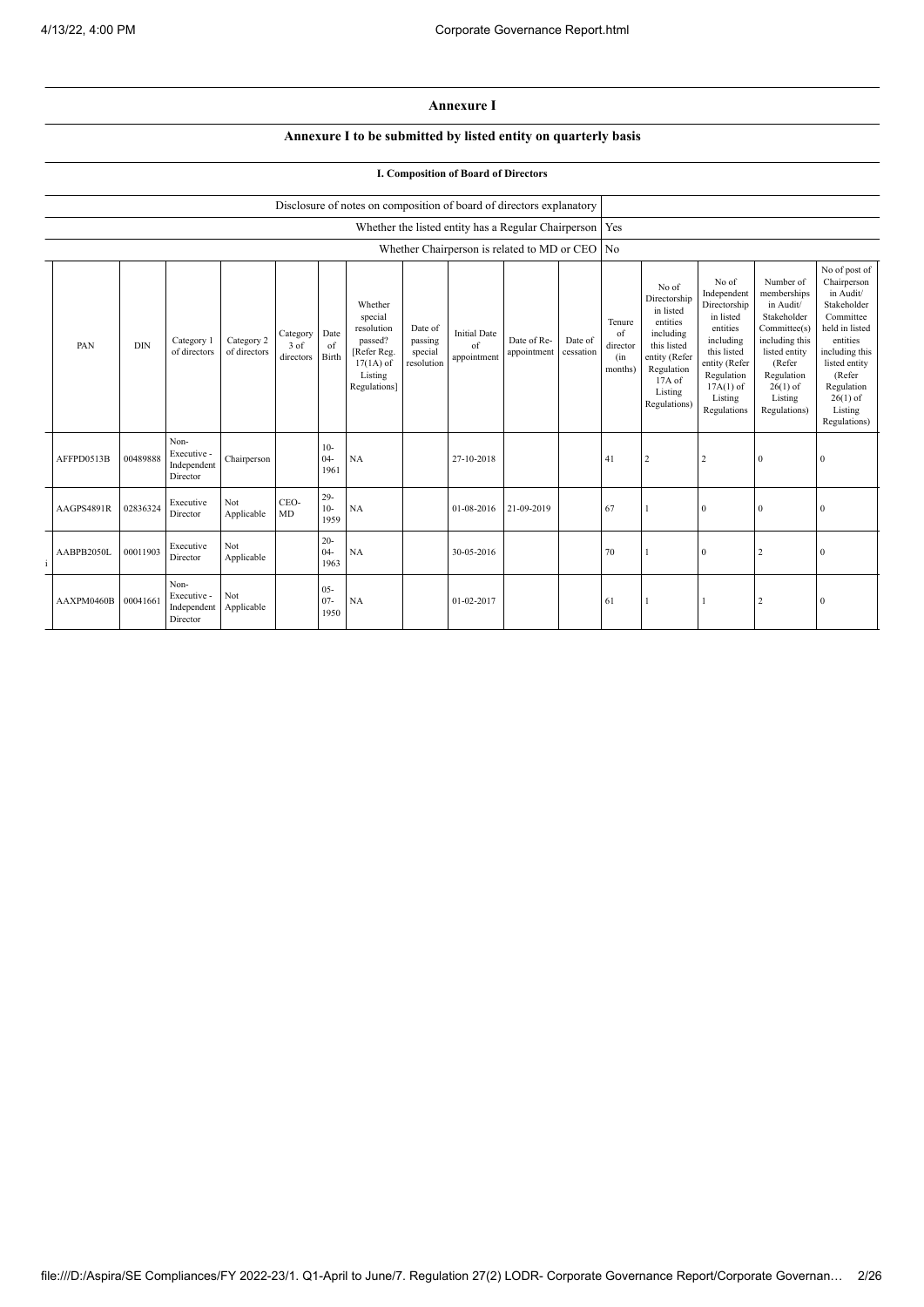$\overline{\phantom{a}}$ 

|        |                      |                                        |            |            |                                                |                               |                                 |                          |                                                                                                      |                                             | I. Composition of Board of Directors     |                            |                      |                                            |                                                                                                                                                |                                                                                                                                                                      |                                               |
|--------|----------------------|----------------------------------------|------------|------------|------------------------------------------------|-------------------------------|---------------------------------|--------------------------|------------------------------------------------------------------------------------------------------|---------------------------------------------|------------------------------------------|----------------------------|----------------------|--------------------------------------------|------------------------------------------------------------------------------------------------------------------------------------------------|----------------------------------------------------------------------------------------------------------------------------------------------------------------------|-----------------------------------------------|
|        |                      |                                        |            |            |                                                |                               |                                 |                          | Disclosure of notes on composition of board of directors explanatory                                 |                                             |                                          |                            |                      |                                            |                                                                                                                                                |                                                                                                                                                                      |                                               |
|        |                      |                                        |            |            |                                                |                               |                                 |                          | Whether the listed entity has a Regular Chairperson                                                  |                                             |                                          |                            |                      |                                            |                                                                                                                                                |                                                                                                                                                                      |                                               |
| Sr     | Title<br>(Mr)<br>Ms) | Name of<br>the<br>Director             | PAN        | <b>DIN</b> | Category 1<br>of directors                     | Category 2<br>of<br>directors | Category<br>$3$ of<br>directors | Date<br>of<br>Birth      | Whether<br>special<br>resolution<br>passed?<br>[Refer Reg.<br>$17(1A)$ of<br>Listing<br>Regulations] | Date of<br>passing<br>special<br>resolution | <b>Initial Date</b><br>of<br>appointment | Date of Re-<br>appointment | Date of<br>cessation | Tenure<br>of<br>director<br>(in<br>months) | No of<br>Directorship<br>in listed<br>entities<br>including<br>this listed<br>entity (Refer<br>Regulation<br>17A of<br>Listing<br>Regulations) | No of<br>Independent<br>Directorship<br>in listed<br>entities<br>including<br>this listed<br>entity<br>(Refer<br>Regulation<br>$17A(1)$ of<br>Listing<br>Regulations | N<br>me<br>St<br>Co:<br>inc<br>lis<br>R<br>Re |
| 5      | Mrs                  | Mangala<br>Radha<br>Krishnan<br>Prabhu | AAGPP5122Q | 06450659   | Non-<br>Executive -<br>Independent<br>Director | Not<br>Applicable             |                                 | $15 -$<br>$04-$<br>1955  | NA                                                                                                   |                                             | 28-09-2015                               | 29-09-2020                 |                      | 78                                         | 4                                                                                                                                              |                                                                                                                                                                      |                                               |
| 6      | Mr                   | Subhash<br>Raghunath<br>Salunke        | AAEPS9015M | 07940567   | Non-<br>Executive -<br>Independent<br>Director | Not<br>Applicable             |                                 | $19-$<br>$04-$<br>1948   | NA                                                                                                   |                                             | 28-10-2017                               |                            |                      | 53                                         |                                                                                                                                                |                                                                                                                                                                      |                                               |
| $\tau$ | Mr                   | Nikunj<br>Mange                        | AWUPM4484A | 08489442   | Executive<br>Director                          | Not<br>Applicable             |                                 | $27 -$<br>$08 -$<br>1990 | NA                                                                                                   |                                             | 29-08-2020                               | 29-09-2020                 |                      | 19                                         |                                                                                                                                                | $\Omega$                                                                                                                                                             | $\overline{0}$                                |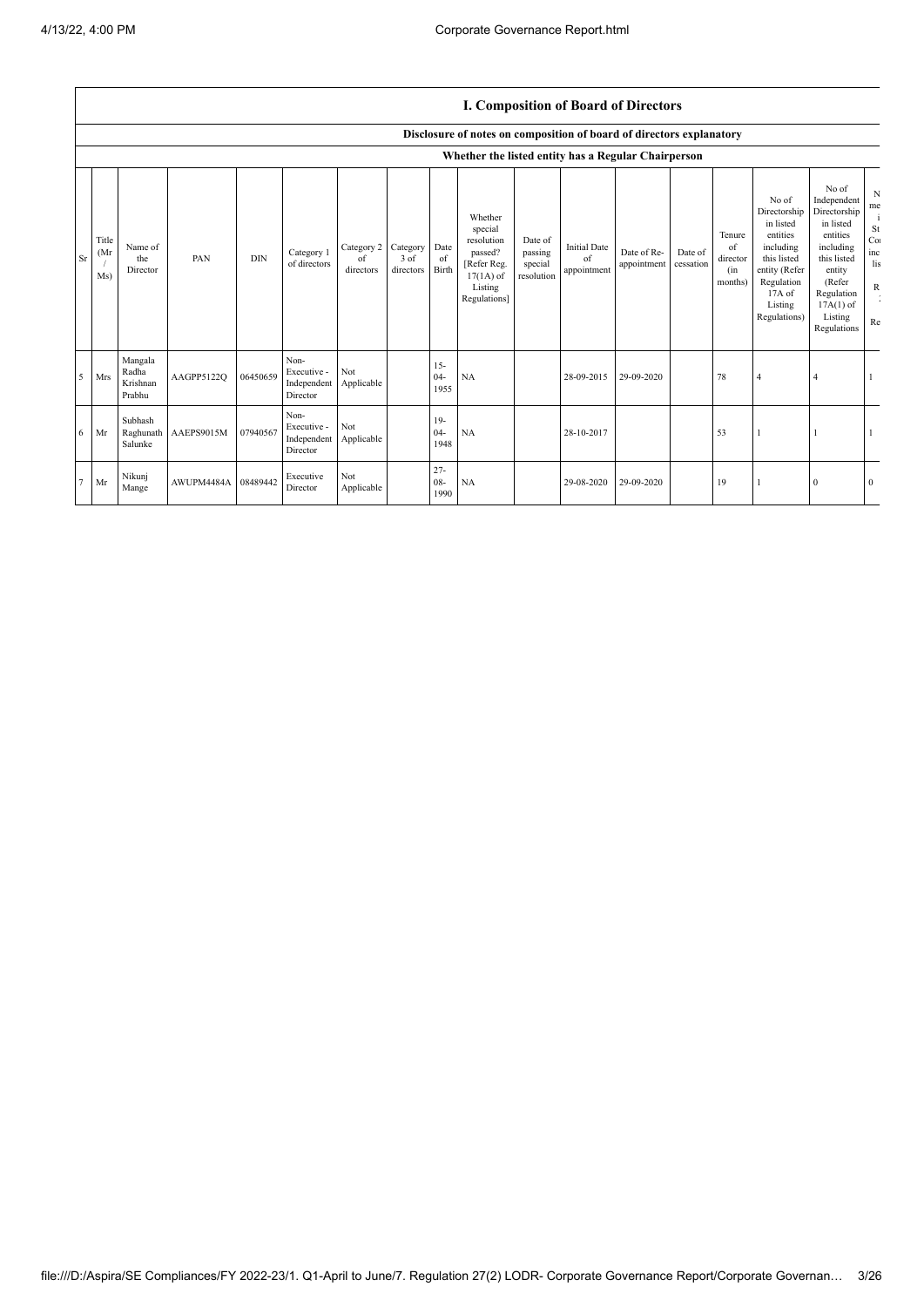|                | <b>Audit Committee Details</b> |                                  |                                                             |                            |                        |                      |         |  |  |  |
|----------------|--------------------------------|----------------------------------|-------------------------------------------------------------|----------------------------|------------------------|----------------------|---------|--|--|--|
|                |                                |                                  | Whether the Audit Committee has a Regular Chairperson   Yes |                            |                        |                      |         |  |  |  |
| Sr             | <b>DIN</b><br>Number           | Name of Committee<br>members     | Category 1 of directors                                     | Category 2 of<br>directors | Date of<br>Appointment | Date of<br>Cessation | Remarks |  |  |  |
|                | 06450659                       | Mangala Radha Krishnan<br>Prabhu | Non-Executive - Independent<br>Director                     | Chairperson                | 30-05-2016             |                      |         |  |  |  |
| $\overline{2}$ | 00041661                       | Avinash Chander<br>Mahajan       | Non-Executive - Independent<br>Director                     | Member                     | 17-05-2017             |                      |         |  |  |  |
| 3              | 00011903                       | Arvind Karsandas<br>Bhanushali   | <b>Executive Director</b>                                   | Member                     | 30-05-2016             |                      |         |  |  |  |
| 4              | 07940567                       | Subhash Raghunath<br>Salunke     | Non-Executive - Independent<br>Director                     | Member                     | 05-06-2021             |                      |         |  |  |  |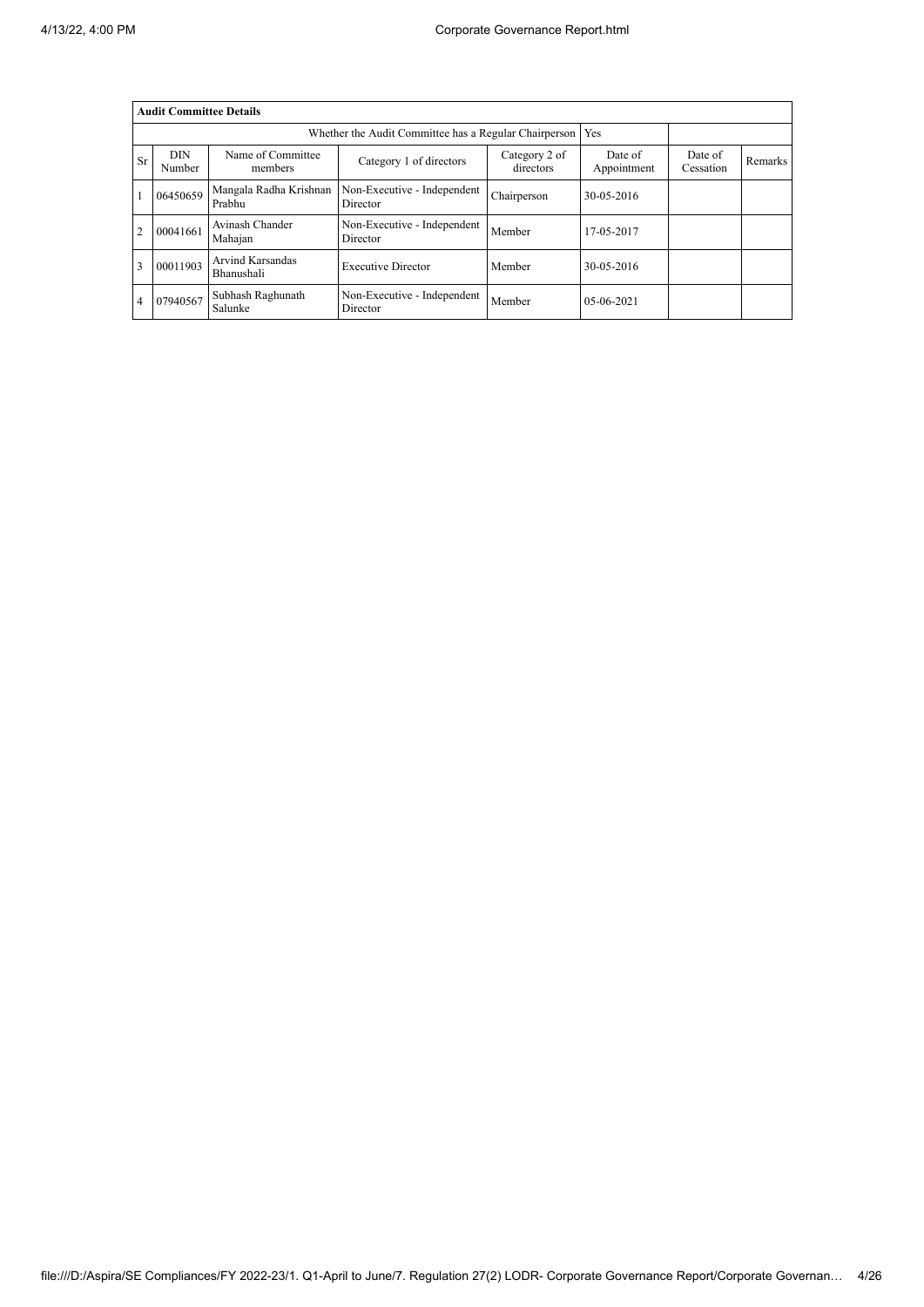|           | Nomination and remuneration committee |                                                                                   |                                         |                      |            |  |  |  |  |  |
|-----------|---------------------------------------|-----------------------------------------------------------------------------------|-----------------------------------------|----------------------|------------|--|--|--|--|--|
|           |                                       | Whether the Nomination and remuneration committee has a Regular Chairperson   Yes |                                         |                      |            |  |  |  |  |  |
| <b>Sr</b> | <b>DIN</b><br>Number                  | Name of Committee<br>members                                                      | Date of<br>Appointment                  | Date of<br>Cessation | Remarks    |  |  |  |  |  |
|           | 00041661                              | Avinash Chander<br>Mahajan                                                        | Non-Executive - Independent<br>Director | Chairperson          | 28-07-2020 |  |  |  |  |  |
| 2         | 06450659                              | Mangala Radha Krishnan<br>Prabhu                                                  | Non-Executive - Independent<br>Director | Member               | 30-05-2016 |  |  |  |  |  |
|           | 07940567                              | Subhash Raghunath<br>Salunke                                                      | Non-Executive - Independent<br>Director | Member               | 05-06-2021 |  |  |  |  |  |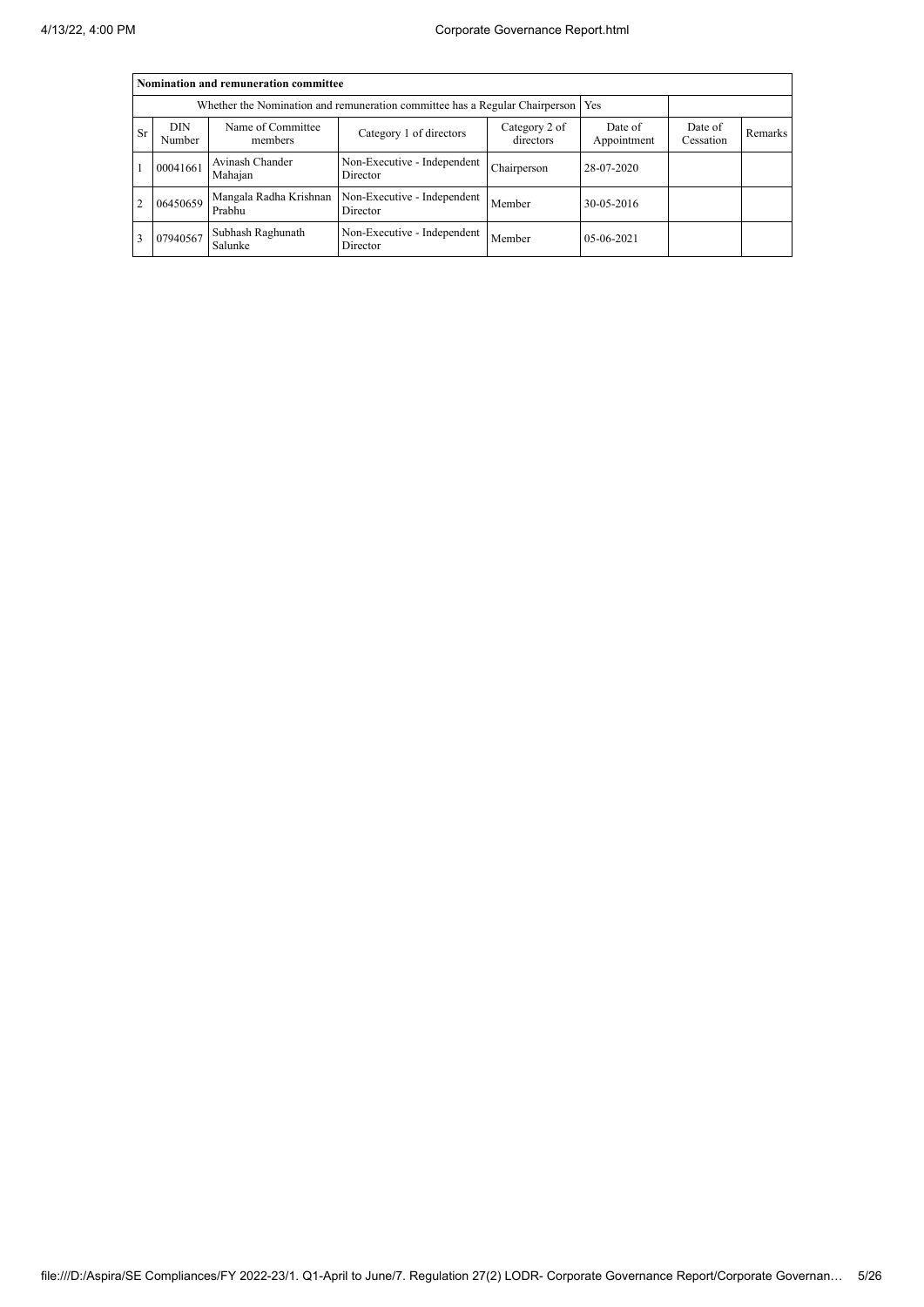|                | <b>Stakeholders Relationship Committee</b> |                                       |                                         |                            |                        |                      |         |  |  |  |
|----------------|--------------------------------------------|---------------------------------------|-----------------------------------------|----------------------------|------------------------|----------------------|---------|--|--|--|
|                |                                            |                                       |                                         |                            |                        |                      |         |  |  |  |
| <b>Sr</b>      | DIN.<br>Number                             | Name of Committee<br>members          | Category 1 of directors                 | Category 2 of<br>directors | Date of<br>Appointment | Date of<br>Cessation | Remarks |  |  |  |
|                | 06450659                                   | Mangala Radha Krishnan<br>Prabhu      | Non-Executive - Independent<br>Director | Chairperson                | 18-05-2019             |                      |         |  |  |  |
| $\overline{2}$ | 00041661                                   | Avinash Chander<br>Mahajan            | Non-Executive - Independent<br>Director | Member                     | 23-08-2017             |                      |         |  |  |  |
| 3              | 00011903                                   | <b>Arvind Karsandas</b><br>Bhanushali | <b>Executive Director</b>               | Member                     | 18-05-2019             |                      |         |  |  |  |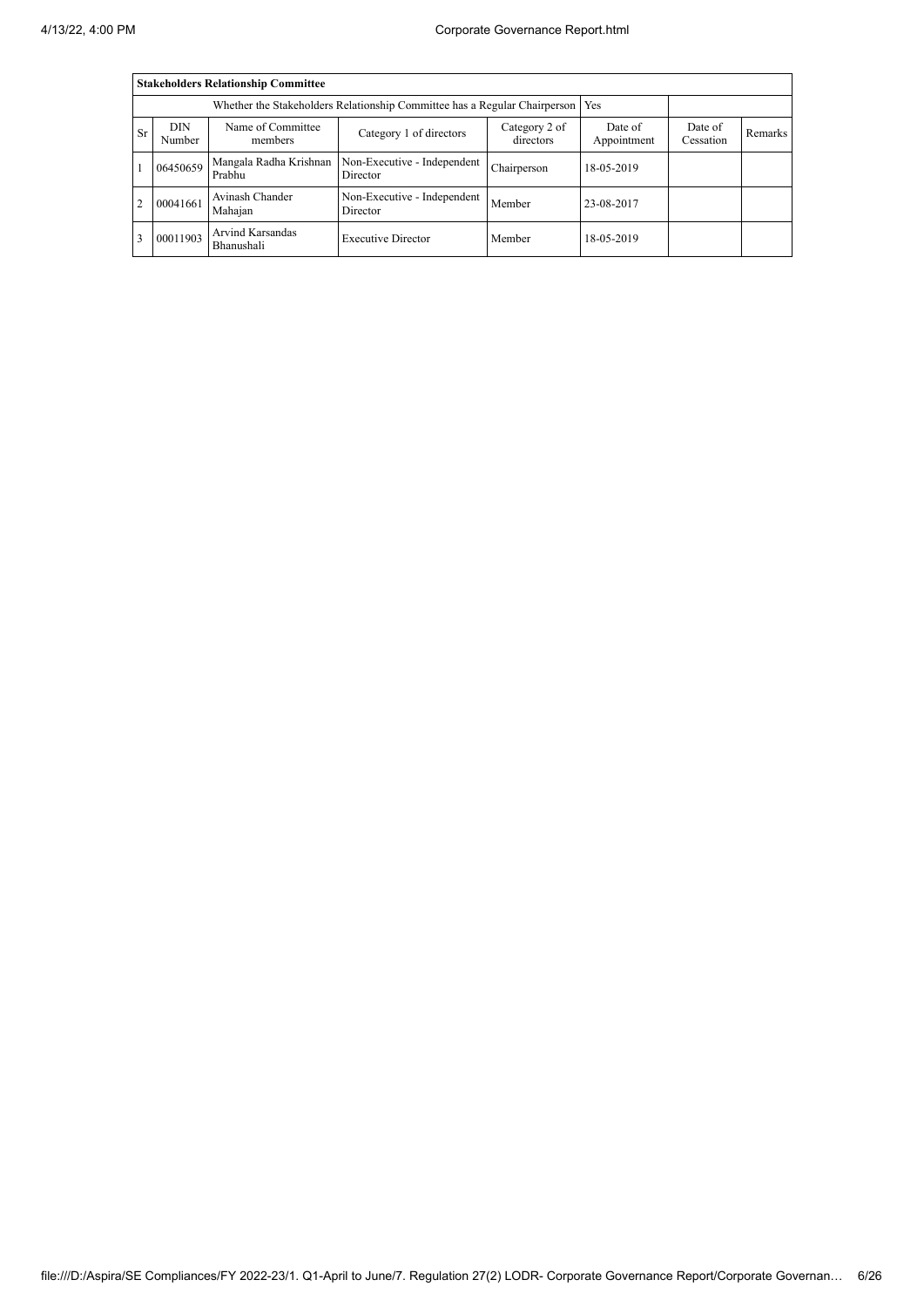|      | <b>Risk Management Committee</b> |                                                                 |                            |                            |                        |                      |         |  |  |
|------|----------------------------------|-----------------------------------------------------------------|----------------------------|----------------------------|------------------------|----------------------|---------|--|--|
|      |                                  | Whether the Risk Management Committee has a Regular Chairperson |                            |                            |                        |                      |         |  |  |
| l Sr | DIN<br>Number                    | Name of Committee<br>members                                    | Category 1 of<br>directors | Category 2 of<br>directors | Date of<br>Appointment | Date of<br>Cessation | Remarks |  |  |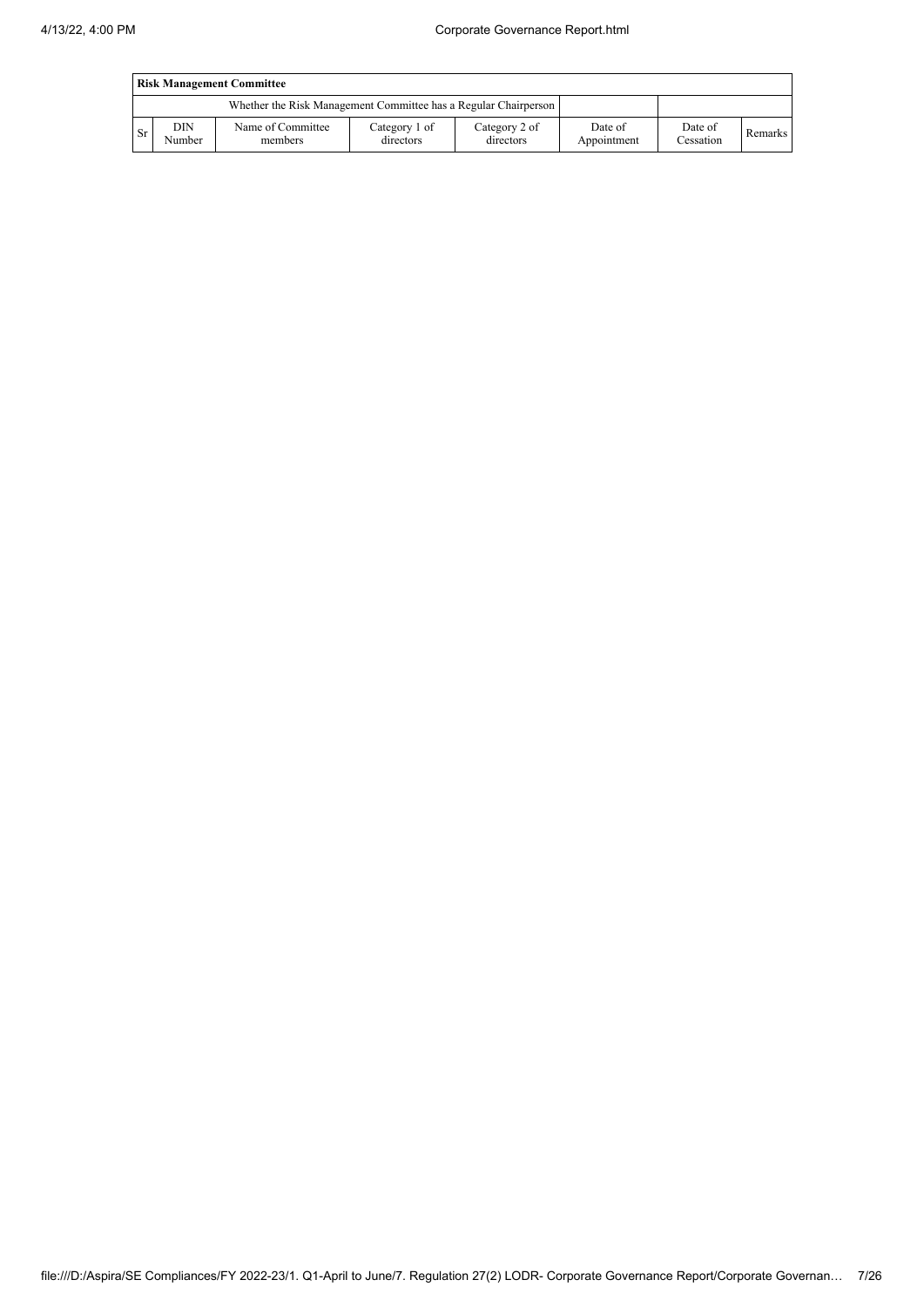|           | Corporate Social Responsibility Committee |                                                                                 |                            |                            |                        |                      |         |  |  |
|-----------|-------------------------------------------|---------------------------------------------------------------------------------|----------------------------|----------------------------|------------------------|----------------------|---------|--|--|
|           |                                           | Whether the Corporate Social Responsibility Committee has a Regular Chairperson |                            |                            |                        |                      |         |  |  |
| <b>Sr</b> | DIN<br>Number                             | Name of Committee<br>members                                                    | Category 1 of<br>directors | Category 2 of<br>directors | Date of<br>Appointment | Date of<br>Cessation | Remarks |  |  |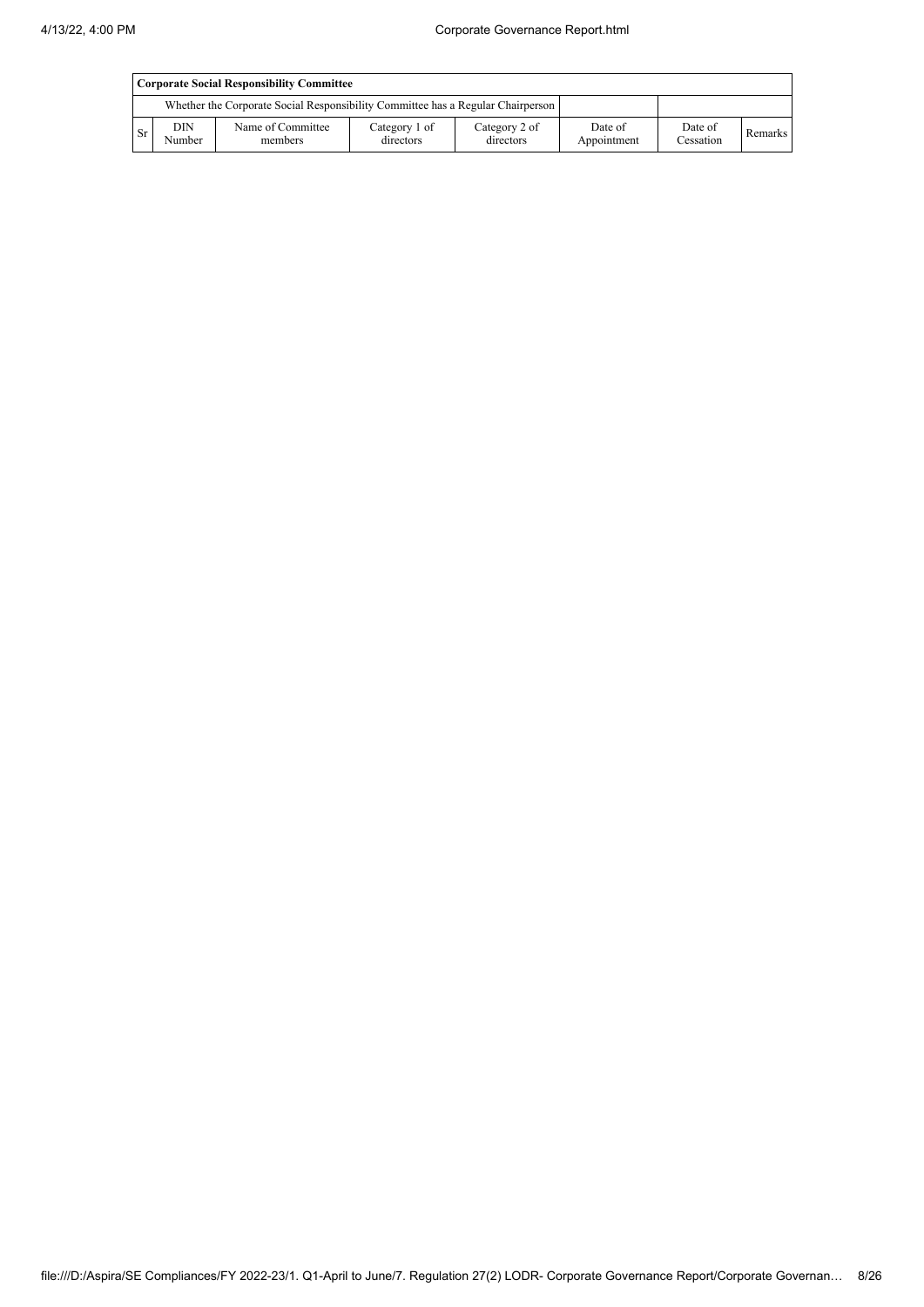| <b>Other Committee</b> |                                                                                                                                     |  |  |  |  |  |  |  |  |
|------------------------|-------------------------------------------------------------------------------------------------------------------------------------|--|--|--|--|--|--|--|--|
|                        | Sr   DIN Number   Name of Committee members   Name of other committee   Category 1 of directors   Category 2 of directors   Remarks |  |  |  |  |  |  |  |  |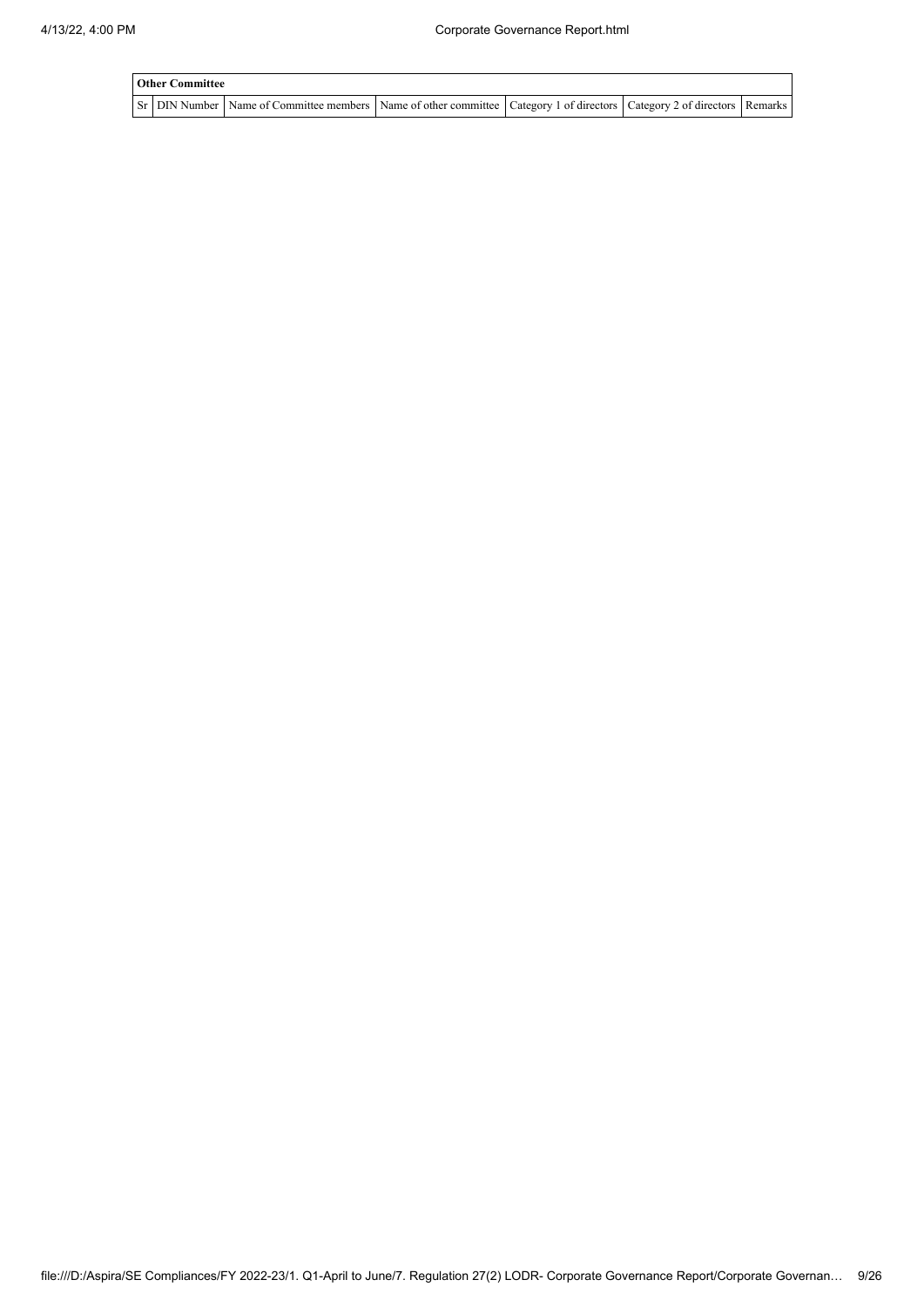|               | Annexure 1                                                   |                                                                     |                                                                      |                                       |                                                     |                                                                                      |                                                                        |  |  |
|---------------|--------------------------------------------------------------|---------------------------------------------------------------------|----------------------------------------------------------------------|---------------------------------------|-----------------------------------------------------|--------------------------------------------------------------------------------------|------------------------------------------------------------------------|--|--|
|               | <b>Annexure 1</b>                                            |                                                                     |                                                                      |                                       |                                                     |                                                                                      |                                                                        |  |  |
|               | <b>III.</b> Meeting of Board of Directors                    |                                                                     |                                                                      |                                       |                                                     |                                                                                      |                                                                        |  |  |
|               |                                                              | Disclosure of notes on meeting of<br>board of directors explanatory |                                                                      |                                       |                                                     |                                                                                      |                                                                        |  |  |
| Sr            | Date(s) of<br>meeting (if any)<br>in the previous<br>quarter | $Date(s)$ of<br>meeting (if any)<br>in the current<br>quarter       | Maximum gap<br>between any two<br>consecutive (in<br>number of days) | Notes for<br>not<br>providing<br>Date | Whether<br>requirement of<br>Quorum met<br>(Yes/No) | Number of Directors<br>present* (All directors<br>including Independent<br>Director) | No. of<br>Independent<br><b>Directors</b><br>attending the<br>meeting* |  |  |
|               | 13-11-2021                                                   |                                                                     |                                                                      |                                       | Yes                                                 |                                                                                      |                                                                        |  |  |
| $\mathcal{D}$ |                                                              | 12-02-2022                                                          | 90                                                                   |                                       | Yes                                                 |                                                                                      |                                                                        |  |  |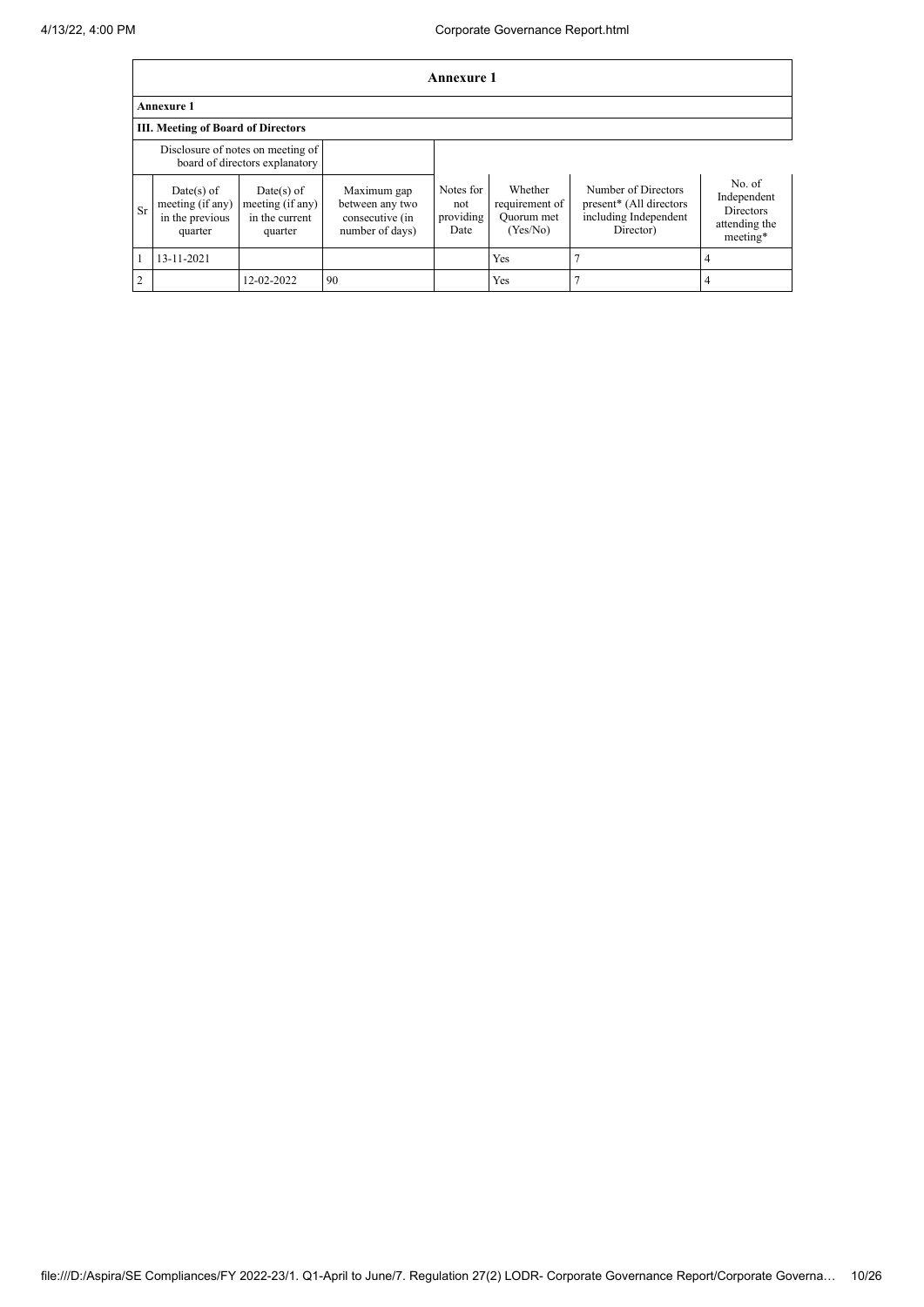|                | <b>Annexure 1</b>                                        |                                                                                                            |                                                                      |                               |                                       |                                                        |                                                                                            |                                                                           |  |
|----------------|----------------------------------------------------------|------------------------------------------------------------------------------------------------------------|----------------------------------------------------------------------|-------------------------------|---------------------------------------|--------------------------------------------------------|--------------------------------------------------------------------------------------------|---------------------------------------------------------------------------|--|
|                | <b>IV. Meeting of Committees</b>                         |                                                                                                            |                                                                      |                               |                                       |                                                        |                                                                                            |                                                                           |  |
|                | Disclosure of notes on meeting of committees explanatory |                                                                                                            |                                                                      |                               |                                       |                                                        |                                                                                            |                                                                           |  |
| Sr             | Name of<br>Committee                                     | $Date(s)$ of meeting (Enter<br>dates of Previous quarter<br>and Current quarter in<br>chronological order) | Maximum gap<br>between any two<br>consecutive (in<br>number of days) | Name of<br>other<br>committee | Reson for<br>not<br>providing<br>date | Whether<br>requirement<br>of Quorum<br>met<br>(Yes/No) | Number of<br>Directors present*<br>(All directors<br>including<br>Independent<br>Director) | No. of<br>Independent<br><b>Directors</b><br>attending<br>the<br>meeting* |  |
|                | Audit<br>Committee                                       | 13-11-2021                                                                                                 |                                                                      |                               |                                       | Yes                                                    | 4                                                                                          | $\overline{4}$                                                            |  |
| $\overline{2}$ | Audit<br>Committee                                       | 12-02-2022                                                                                                 | 90                                                                   |                               |                                       | Yes                                                    | 4                                                                                          | $\overline{4}$                                                            |  |
| 3              | Nomination<br>and<br>remuneration<br>committee           | $13 - 11 - 2021$                                                                                           |                                                                      |                               |                                       | Yes                                                    | 3                                                                                          | 3                                                                         |  |
| 4              | Stakeholders<br>Relationship<br>Committee                | 12-02-2022                                                                                                 |                                                                      |                               |                                       | Yes                                                    | $\overline{2}$                                                                             | $\overline{2}$                                                            |  |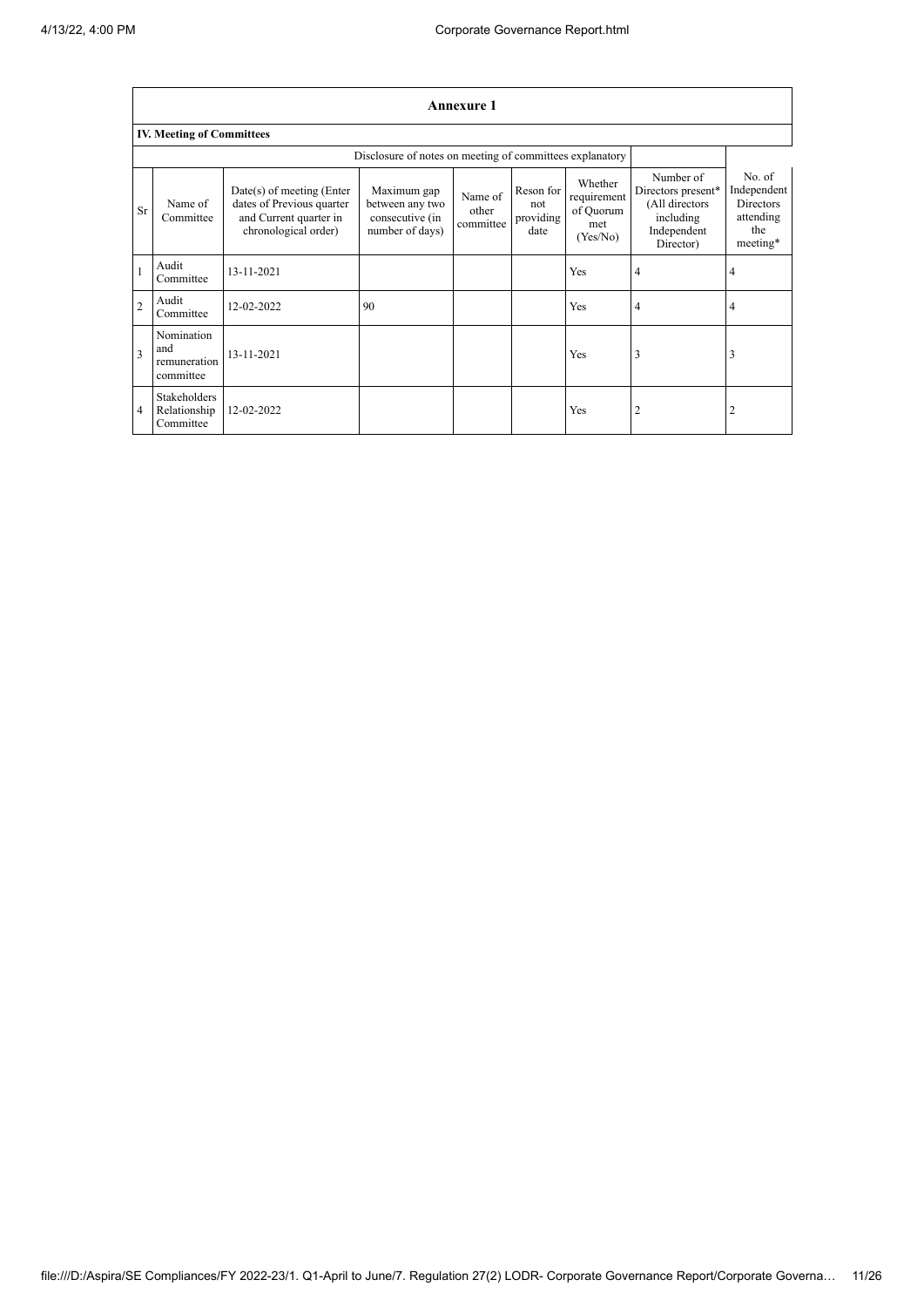|                         | Annexure 1                                                                                                |                                  |                                                                    |  |  |  |  |  |
|-------------------------|-----------------------------------------------------------------------------------------------------------|----------------------------------|--------------------------------------------------------------------|--|--|--|--|--|
|                         | V. Related Party Transactions                                                                             |                                  |                                                                    |  |  |  |  |  |
| Sr                      | Subject                                                                                                   | Compliance status<br>(Yes/No/NA) | If status is "No" details of non-<br>compliance may be given here. |  |  |  |  |  |
|                         | Whether prior approval of audit committee obtained                                                        | Yes                              |                                                                    |  |  |  |  |  |
| $\overline{2}$          | Whether shareholder approval obtained for material RPT                                                    | NA                               |                                                                    |  |  |  |  |  |
| $\overline{\mathbf{3}}$ | Whether details of RPT entered into pursuant to omnibus approval<br>have been reviewed by Audit Committee | <b>NA</b>                        |                                                                    |  |  |  |  |  |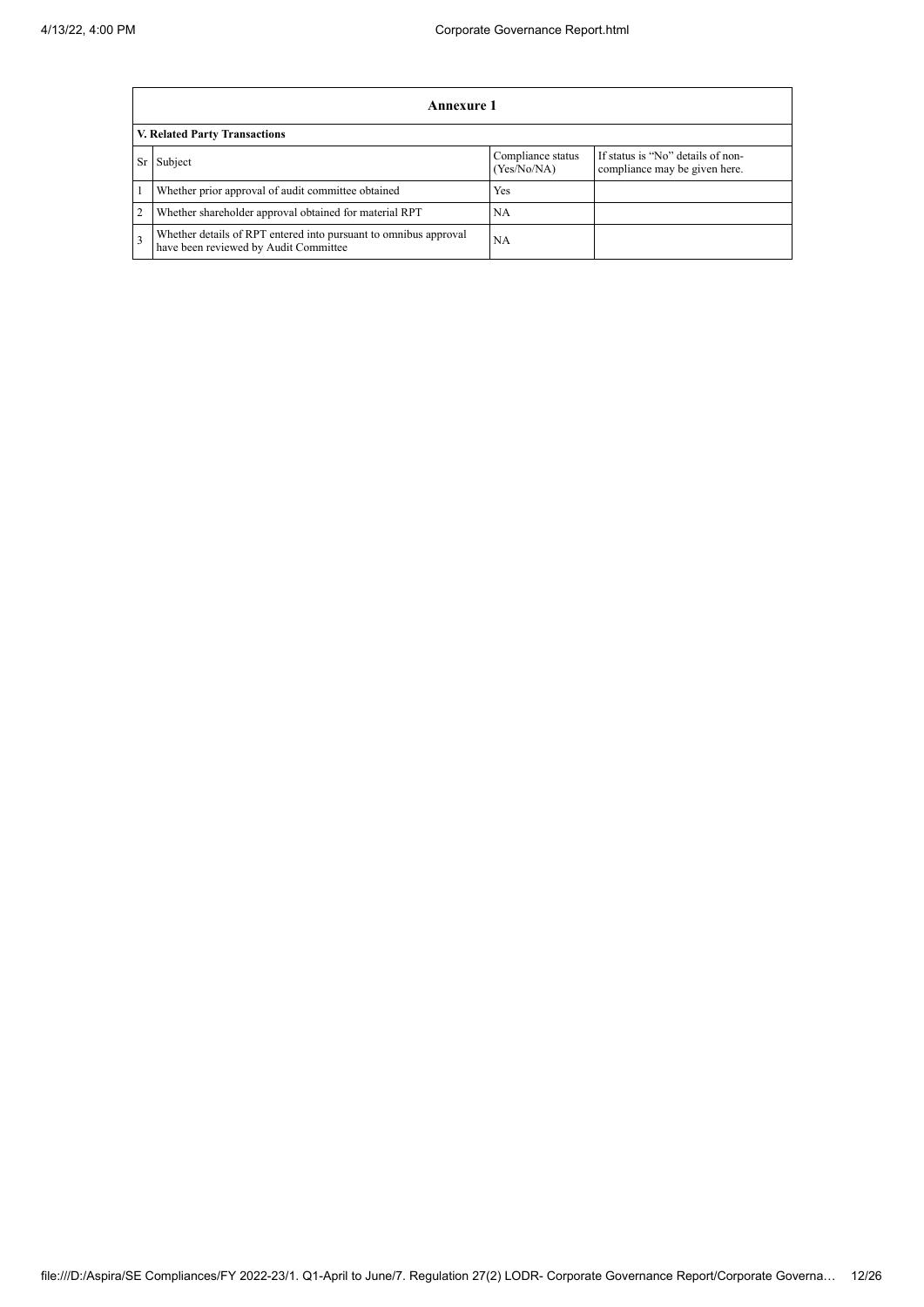|                | <b>Annexure 1</b>                                                                                                                                                                                               |                               |  |  |
|----------------|-----------------------------------------------------------------------------------------------------------------------------------------------------------------------------------------------------------------|-------------------------------|--|--|
|                | <b>VI. Affirmations</b>                                                                                                                                                                                         |                               |  |  |
|                | Sr Subject                                                                                                                                                                                                      | Compliance<br>status (Yes/No) |  |  |
| $\mathbf{1}$   | The composition of Board of Directors is in terms of SEBI (Listing obligations and disclosure requirements)<br>Regulations, 2015                                                                                | Yes                           |  |  |
| $\overline{2}$ | The composition of the following committees is in terms of SEBI(Listing obligations and disclosure requirements)<br>Regulations, 2015 a. Audit Committee                                                        | Yes                           |  |  |
| $\overline{3}$ | The composition of the following committees is in terms of SEBI(Listing obligations and disclosure requirements)<br>Regulations, 2015. b. Nomination & remuneration committee                                   | Yes                           |  |  |
| $\overline{4}$ | The composition of the following committees is in terms of SEBI(Listing obligations and disclosure requirements)<br>Regulations, 2015. c. Stakeholders relationship committee                                   | Yes                           |  |  |
| 5              | The composition of the following committees is in terms of SEBI(Listing obligations and disclosure requirements)<br>Regulations, 2015. d. Risk management committee (applicable to the top 500 listed entities) | NA                            |  |  |
| 6              | The committee members have been made aware of their powers, role and responsibilities as specified in SEBI<br>(Listing obligations and disclosure requirements) Regulations, 2015.                              | Yes                           |  |  |
| $\overline{7}$ | The meetings of the board of directors and the above committees have been conducted in the manner as specified in<br>SEBI (Listing obligations and disclosure requirements) Regulations, 2015.                  | Yes                           |  |  |
| 8              | This report and/or the report submitted in the previous quarter has been placed before Board of Directors.                                                                                                      | Yes                           |  |  |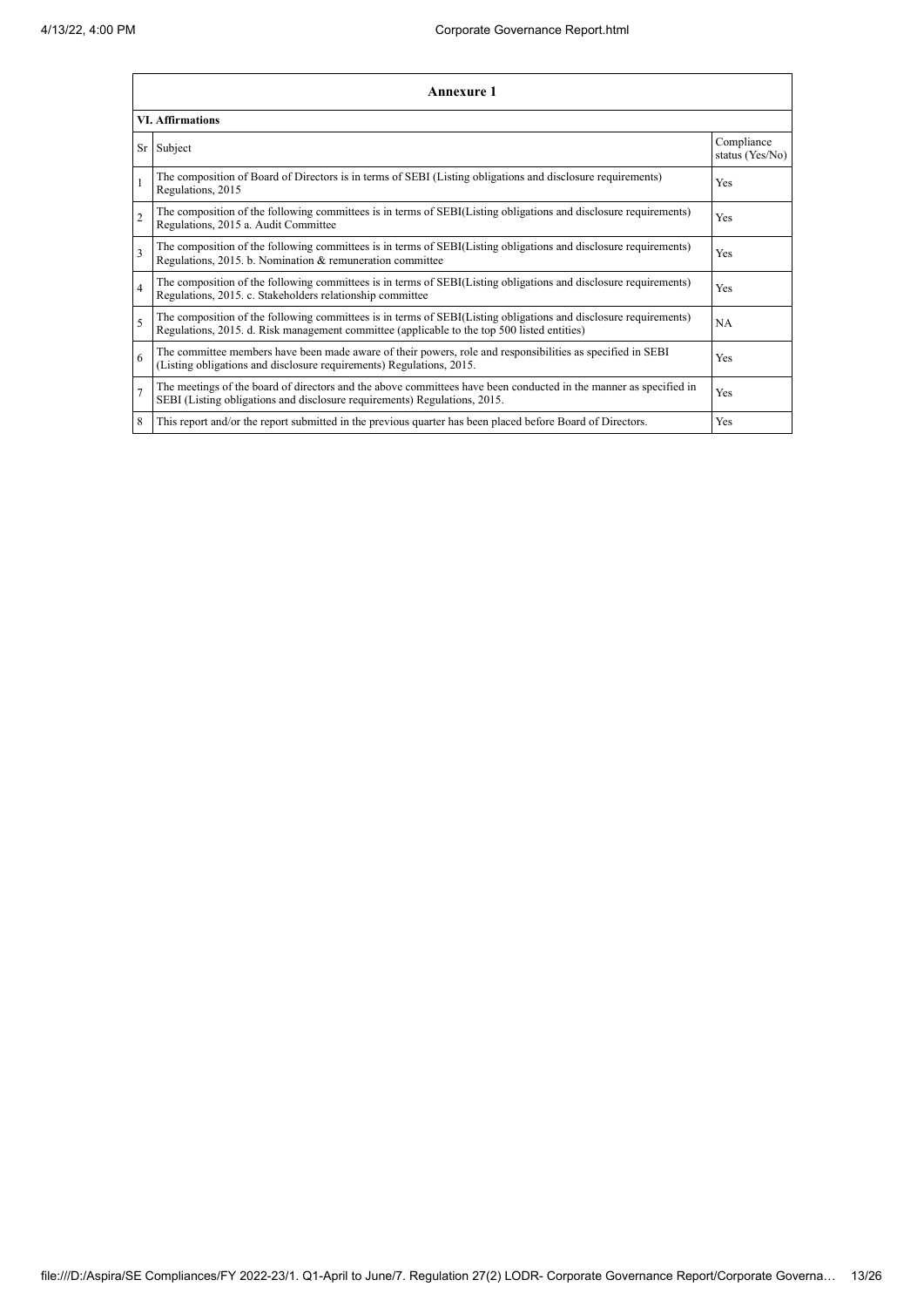|           | <b>Annexure 1</b> |                   |  |
|-----------|-------------------|-------------------|--|
| <b>Sr</b> | Subject           | Compliance status |  |
|           | Name of signatory | Pankaj Shah       |  |
|           | Designation       | <b>CEO</b>        |  |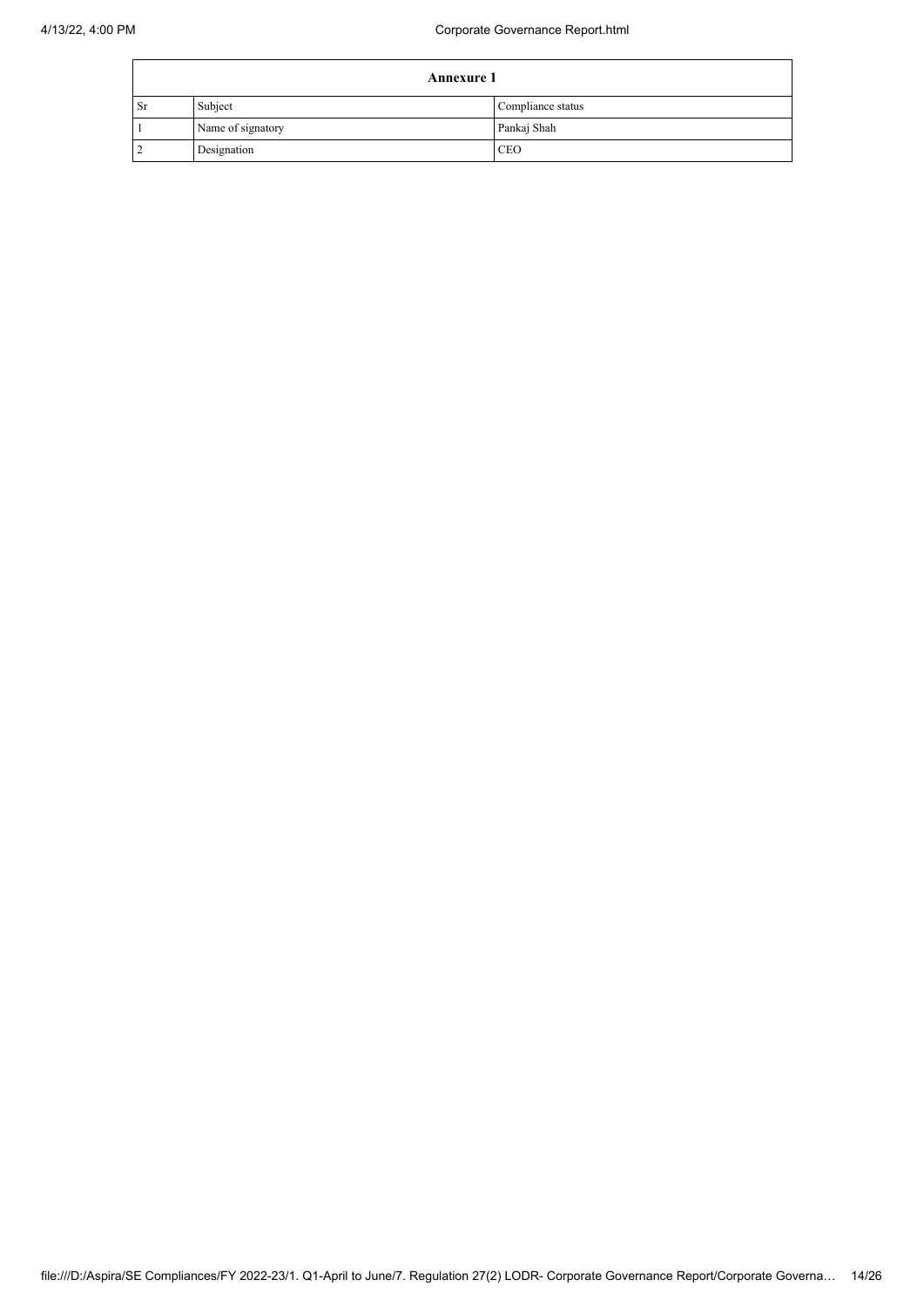$\mathbf{r}$ 

|                | <b>Annexure II</b>                                                                                              |                                     |                                                                      |                                                                                                                                            |  |  |
|----------------|-----------------------------------------------------------------------------------------------------------------|-------------------------------------|----------------------------------------------------------------------|--------------------------------------------------------------------------------------------------------------------------------------------|--|--|
|                | Annexure II to be submitted by listed entity at the end of the financial year (for the whole of financial year) |                                     |                                                                      |                                                                                                                                            |  |  |
|                | I. Disclosure on website in terms of Listing Regulations                                                        |                                     |                                                                      |                                                                                                                                            |  |  |
| Sr             | Item                                                                                                            | Compliance<br>status<br>(Yes/No/NA) | If status is "No" details<br>of non-compliance may<br>be given here. | Web address                                                                                                                                |  |  |
| 1              | Details of business                                                                                             | Yes                                 |                                                                      | https://www.aspiradiagnostics.com/about-us/                                                                                                |  |  |
| 2              | Terms and conditions of<br>appointment of independent<br>directors                                              | Yes                                 |                                                                      | https://www.aspiradiagnostics.com/wp-<br>content/uploads/2021/04/Pdf 1 Terms Independent-<br>Director.pdf                                  |  |  |
| 3              | Composition of various<br>committees of board of<br>directors                                                   | Yes                                 |                                                                      | https://www.aspiradiagnostics.com/wp-<br>content/uploads/2022/04/Board-of-Directors-and-<br>committees.pdf                                 |  |  |
| $\overline{4}$ | Code of conduct of board of<br>directors and senior<br>management personnel                                     | Yes                                 |                                                                      | https://www.aspiradiagnostics.com/wp-<br>content/uploads/2019/12/code-of-conduct-for-Board-<br>Members-and-Senior-Management-Personnel.pdf |  |  |
| 5              | Details of establishment of<br>vigil mechanism/ Whistle<br>Blower policy                                        | Yes                                 |                                                                      | https://www.aspiradiagnostics.com/wp-<br>content/uploads/2020/01/Whistle-Blowers-Policy.pdf                                                |  |  |
| 6              | Criteria of making payments<br>to non-executive directors                                                       | Yes                                 |                                                                      | https://www.aspiradiagnostics.com                                                                                                          |  |  |
| $\overline{7}$ | Policy on dealing with related<br>party transactions                                                            | Yes                                 |                                                                      | https://www.aspiradiagnostics.com/wp-<br>content/uploads/2021/04/Pdf 2 Related-Party-Transaction-<br>Policy.pdf                            |  |  |
| 8              | Policy for determining<br>'material' subsidiaries                                                               | NA                                  |                                                                      |                                                                                                                                            |  |  |
| 9              | Details of familiarization<br>programmes imparted to<br>independent directors                                   | Yes                                 |                                                                      | https://www.aspiradiagnostics.com/wp-<br>content/uploads/2021/04/pdf 4 Familiarization-<br>Programme-for-independent-Director-1.pdf        |  |  |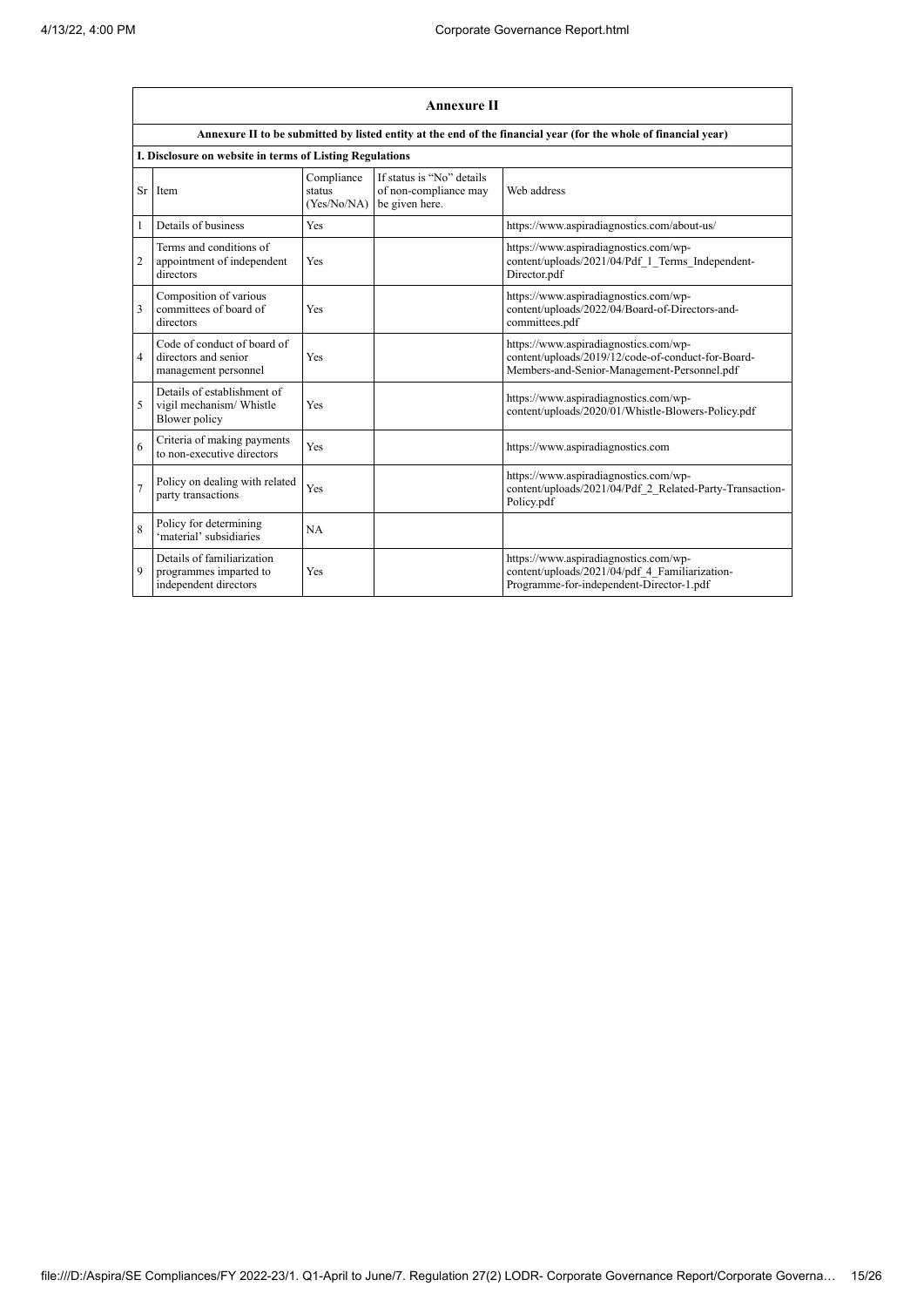|    | <b>Annexure II</b>                                                                                                                                                                              |                                     |                                                                          |                                                                                                                                          |
|----|-------------------------------------------------------------------------------------------------------------------------------------------------------------------------------------------------|-------------------------------------|--------------------------------------------------------------------------|------------------------------------------------------------------------------------------------------------------------------------------|
|    | Annexure II to be submitted by listed entity at the end of the financial year (for the whole of financial year)                                                                                 |                                     |                                                                          |                                                                                                                                          |
|    | I. Disclosure on website in terms of Listing Regulations                                                                                                                                        |                                     |                                                                          |                                                                                                                                          |
| Sr | Item                                                                                                                                                                                            | Compliance<br>status<br>(Yes/No/NA) | If status is "No"<br>details of non-<br>compliance may<br>be given here. | Web address                                                                                                                              |
|    | Contact information of the designated officials of the<br>10 listed entity who are responsible for assisting and<br>handling investor grievances                                                | Yes                                 |                                                                          | https://www.aspiradiagnostics.com/investor-<br>relation/                                                                                 |
| 11 | email address for grievance redressal and other<br>relevant details                                                                                                                             | Yes                                 |                                                                          | https://www.aspiradiagnostics.com/investor-<br>relation/                                                                                 |
| 12 | Financial results                                                                                                                                                                               | Yes                                 |                                                                          | https://www.aspiradiagnostics.com/investor-<br>relation/                                                                                 |
| 13 | Shareholding pattern                                                                                                                                                                            | Yes                                 |                                                                          | https://www.aspiradiagnostics.com/investor-<br>relation/                                                                                 |
| 14 | Details of agreements entered into with the media<br>companies and/or their associates                                                                                                          | <b>NA</b>                           |                                                                          |                                                                                                                                          |
| 15 | Schedule of analyst or institutional investor meet and<br>presentations made by the listed entity to analysts or<br>institutional investors simultaneously with<br>submission to stock exchange | NA                                  |                                                                          |                                                                                                                                          |
| 16 | New name and the old name of the listed entity                                                                                                                                                  | NA                                  |                                                                          |                                                                                                                                          |
| 17 | Advertisements as per regulation 47 (1)                                                                                                                                                         | Yes                                 |                                                                          | https://www.aspiradiagnostics.com/investor-<br>relation/                                                                                 |
| 18 | Credit rating or revision in credit rating obtained                                                                                                                                             | <b>NA</b>                           |                                                                          |                                                                                                                                          |
| 19 | Separate audited financial statements of each<br>subsidiary of the listed entity in respect of a relevant<br>financial year                                                                     | <b>NA</b>                           |                                                                          |                                                                                                                                          |
|    | Whether company has provided information under<br>20 separate section on its website as per Regulation<br>46(2)                                                                                 | Yes                                 |                                                                          | https://www.aspiradiagnostics.com/investor-<br>relation/                                                                                 |
| 21 | Materiality Policy as per Regulation 30                                                                                                                                                         | Yes                                 |                                                                          | https://www.aspiradiagnostics.com/wp-<br>content/uploads/2021/04/Pdf 3 Policy-on-<br>Determination-of-Materiality-of-<br>Information.pdf |
| 22 | Dividend Distribution policy as per Regulation 43A<br>(as applicable)                                                                                                                           | NA                                  |                                                                          |                                                                                                                                          |
| 23 | It is certified that these contents on the website of the<br>listed entity are correct                                                                                                          | Yes                                 |                                                                          | https://www.aspiradiagnostics.com/investor-<br>relation/                                                                                 |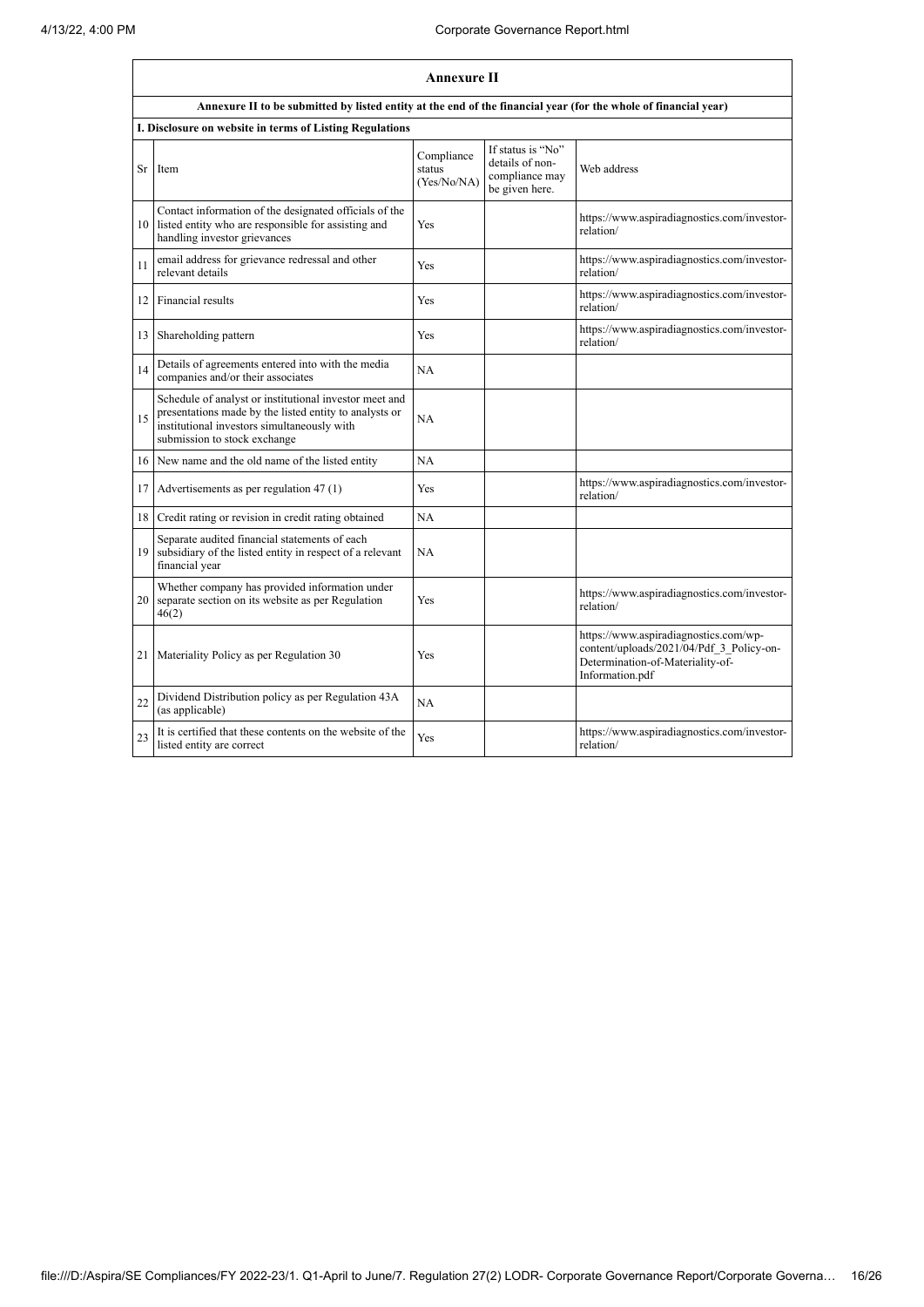|              | <b>Annexure II</b>                                                                                                   |                                   |                                     |                                                                    |  |
|--------------|----------------------------------------------------------------------------------------------------------------------|-----------------------------------|-------------------------------------|--------------------------------------------------------------------|--|
|              | <b>II. Annual Affirmations</b>                                                                                       |                                   |                                     |                                                                    |  |
| Sr           | Particulars                                                                                                          | Regulation<br>Number              | Compliance<br>status<br>(Yes/No/NA) | If status is "No" details of non-<br>compliance may be given here. |  |
| $\mathbf{1}$ | Independent director(s) have been appointed in terms of<br>specified criteria of 'independence' and/or 'eligibility' | 16(1)(b) &<br>25(6)               | Yes                                 |                                                                    |  |
| 2            | Board composition                                                                                                    | $17(1)$ ,<br>$17(1A)$ &<br>17(1B) | Yes                                 |                                                                    |  |
| 3            | Meeting of Board of directors                                                                                        | 17(2)                             | Yes                                 |                                                                    |  |
| 4            | Quorum of Board meeting                                                                                              | 17(2A)                            | Yes                                 |                                                                    |  |
| 5            | Review of Compliance Reports                                                                                         | 17(3)                             | Yes                                 |                                                                    |  |
| 6            | Plans for orderly succession for appointments                                                                        | 17(4)                             | Yes                                 |                                                                    |  |
| 7            | Code of Conduct                                                                                                      | 17(5)                             | Yes                                 |                                                                    |  |
| 8            | Fees/compensation                                                                                                    | 17(6)                             | Yes                                 |                                                                    |  |
| 9            | Minimum Information                                                                                                  | 17(7)                             | Yes                                 |                                                                    |  |
|              | 10 Compliance Certificate                                                                                            | 17(8)                             | Yes                                 |                                                                    |  |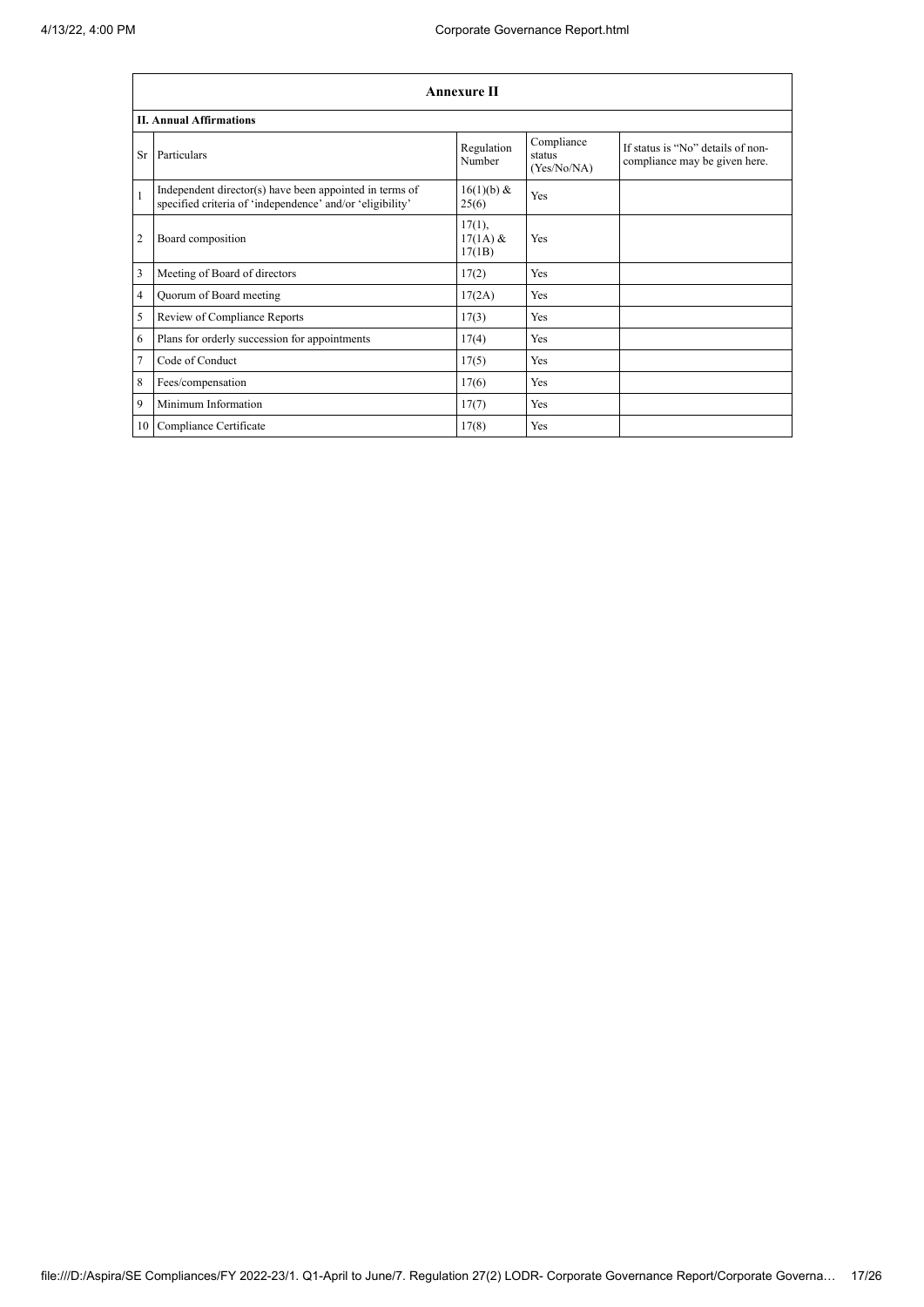|    | <b>Annexure II</b>                                         |                            |                                  |                                                                   |  |
|----|------------------------------------------------------------|----------------------------|----------------------------------|-------------------------------------------------------------------|--|
|    | <b>II. Annual Affirmations</b>                             |                            |                                  |                                                                   |  |
| Sr | Particulars                                                | Regulation<br>Number       | Compliance status<br>(Yes/No/NA) | If status is "No" details of non-compliance<br>may be given here. |  |
| 11 | Risk Assessment & Management                               | 17(9)                      | Yes                              |                                                                   |  |
| 12 | Performance Evaluation of Independent<br><b>Directors</b>  | 17(10)                     | Yes                              |                                                                   |  |
| 13 | Recommendation of Board                                    | 17(11)                     | Yes                              |                                                                   |  |
|    | 14 Maximum number of Directorships                         | 17A                        | Yes                              |                                                                   |  |
| 15 | Composition of Audit Committee                             | 18(1)                      | Yes                              |                                                                   |  |
|    | 16 Meeting of Audit Committee                              | 18(2)                      | Yes                              |                                                                   |  |
| 17 | Composition of nomination & remuneration<br>committee      | 19(1) & (2)                | Yes                              |                                                                   |  |
| 18 | Quorum of Nomination and Remuneration<br>Committee meeting | 19(2A)                     | Yes                              |                                                                   |  |
| 19 | Meeting of Nomination and Remuneration<br>Committee        | 19(3A)                     | Yes                              |                                                                   |  |
| 20 | Composition of Stakeholder Relationship<br>Committee       | $20(1), 20(2)$ &<br>20(2A) | Yes                              |                                                                   |  |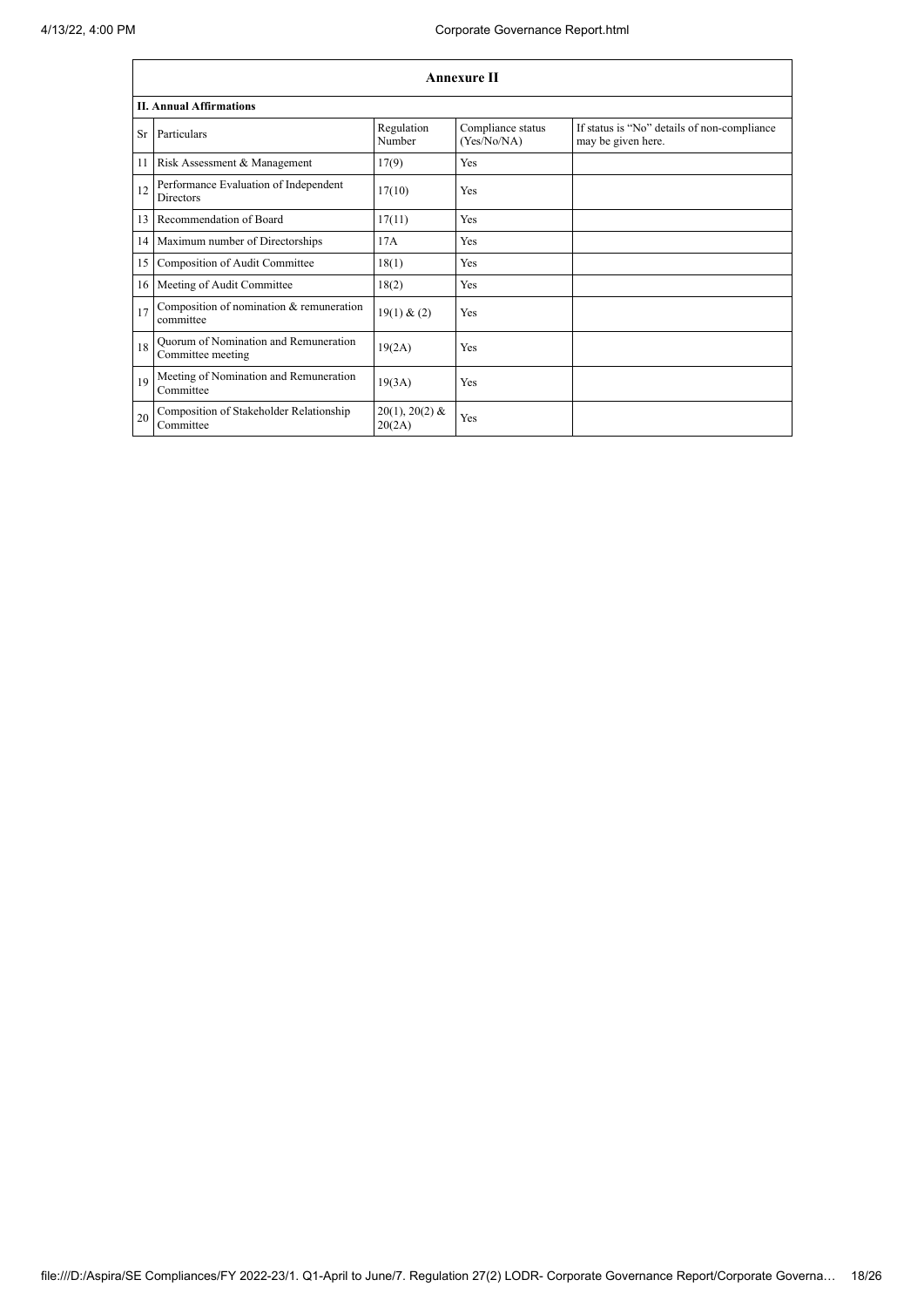|    | <b>Annexure II</b>                                                                     |                                                     |                                  |                                                                    |  |
|----|----------------------------------------------------------------------------------------|-----------------------------------------------------|----------------------------------|--------------------------------------------------------------------|--|
|    | <b>II. Annual Affirmations</b>                                                         |                                                     |                                  |                                                                    |  |
| Sr | Particulars                                                                            | Regulation<br>Number                                | Compliance status<br>(Yes/No/NA) | If status is "No" details of non-<br>compliance may be given here. |  |
| 21 | Meeting of Stakeholders Relationship Committee                                         | 20(3A)                                              | Yes                              |                                                                    |  |
| 22 | Composition and role of risk management<br>committee                                   | 21(1), (2), (3), (4)                                | NA                               |                                                                    |  |
| 23 | Meeting of Risk Management Committee                                                   | 21(3A)                                              | <b>NA</b>                        |                                                                    |  |
| 24 | Vigil Mechanism                                                                        | 22                                                  | Yes                              |                                                                    |  |
| 25 | Policy for related party Transaction                                                   | $23(1)$ , $(1A)$ , $(5)$ ,<br>$(6)$ , $(7)$ & $(8)$ | Yes                              |                                                                    |  |
| 26 | Prior or Omnibus approval of Audit Committee for<br>all related party transactions     | 23(2), (3)                                          | Yes                              |                                                                    |  |
| 27 | Approval for material related party transactions                                       | 23(4)                                               | Yes                              |                                                                    |  |
| 28 | Disclosure of related party transactions on<br>consolidated basis                      | 23(9)                                               | Yes                              |                                                                    |  |
| 29 | Composition of Board of Directors of unlisted<br>material Subsidiary                   | 24(1)                                               | <b>NA</b>                        |                                                                    |  |
| 30 | Other Corporate Governance requirements with<br>respect to subsidiary of listed entity | 24(2), (3), (4), (5)<br>&(6)                        | <b>NA</b>                        |                                                                    |  |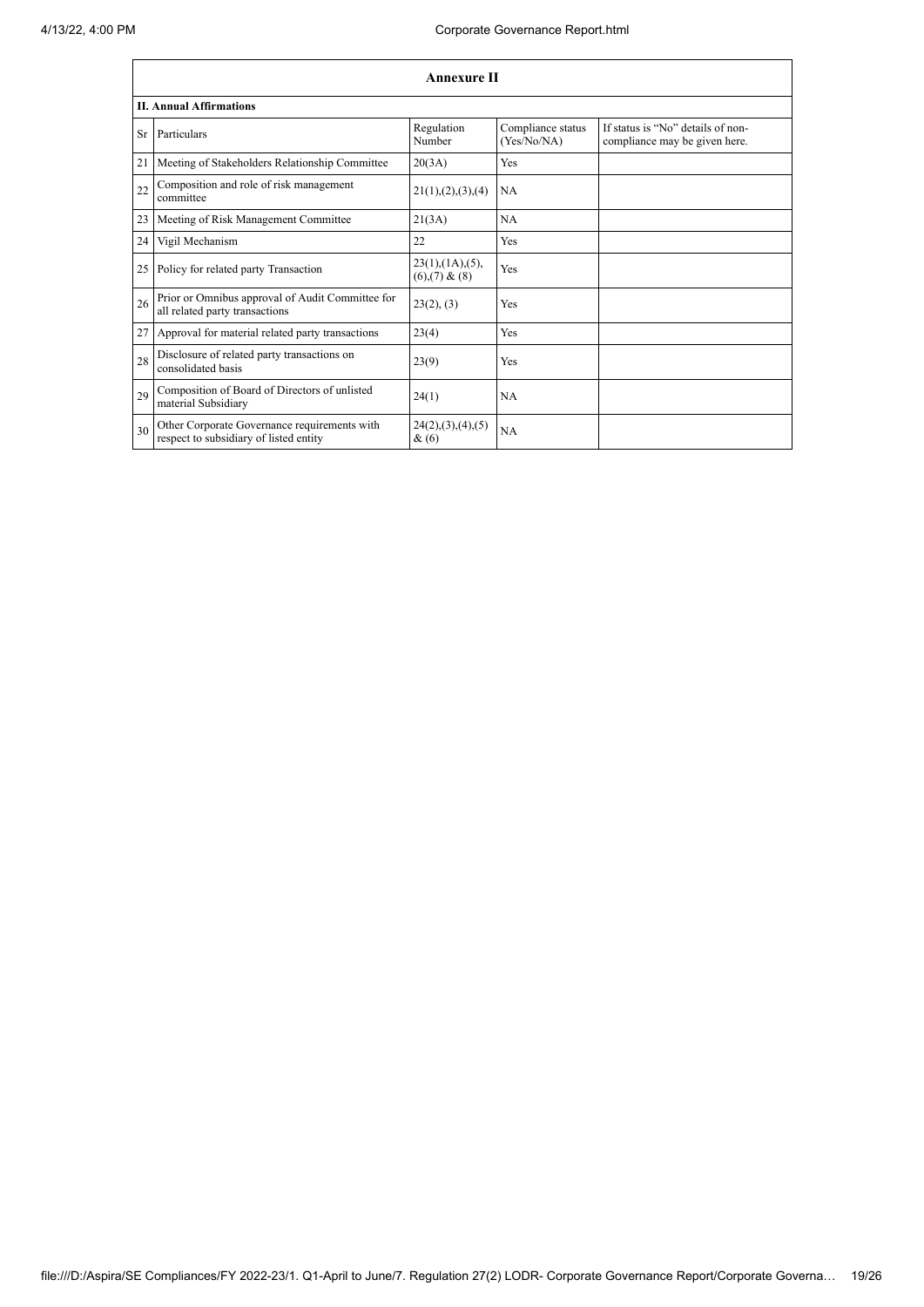|     | <b>Annexure II</b>                                                                                                   |                      |                                     |                                                                    |
|-----|----------------------------------------------------------------------------------------------------------------------|----------------------|-------------------------------------|--------------------------------------------------------------------|
|     | <b>II. Annual Affirmations</b>                                                                                       |                      |                                     |                                                                    |
| Sr. | Particulars                                                                                                          | Regulation<br>Number | Compliance<br>status<br>(Yes/No/NA) | If status is "No" details of non-<br>compliance may be given here. |
| 31  | Annual Secretarial Compliance Report                                                                                 | 24(A)                | Yes                                 |                                                                    |
| 32  | Alternate Director to Independent Director                                                                           | 25(1)                | <b>NA</b>                           |                                                                    |
| 33  | Maximum Tenure                                                                                                       | 25(2)                | Yes                                 |                                                                    |
|     | 34 Meeting of independent directors                                                                                  | $25(3)$ &<br>(4)     | Yes                                 |                                                                    |
| 35  | Familiarization of independent directors                                                                             | 25(7)                | <b>Yes</b>                          |                                                                    |
| 36  | Declaration from Independent Director                                                                                | $25(8)$ &<br>(9)     | Yes                                 |                                                                    |
| 37  | D & O Insurance for Independent Directors                                                                            | 25(10)               | NA                                  |                                                                    |
| 38  | Memberships in Committees                                                                                            | 26(1)                | Yes                                 |                                                                    |
| 39  | Affirmation with compliance to code of conduct from members of<br>Board of Directors and Senior management personnel | 26(3)                | Yes                                 |                                                                    |
| 40  | Disclosure of Shareholding by Non-Executive Directors                                                                | 26(4)                | Yes                                 |                                                                    |
| 41  | Policy with respect to Obligations of directors and senior<br>management                                             | $26(2)$ &<br>26(5)   | Yes                                 |                                                                    |
|     | Any other information to be provided - Add Notes                                                                     |                      |                                     |                                                                    |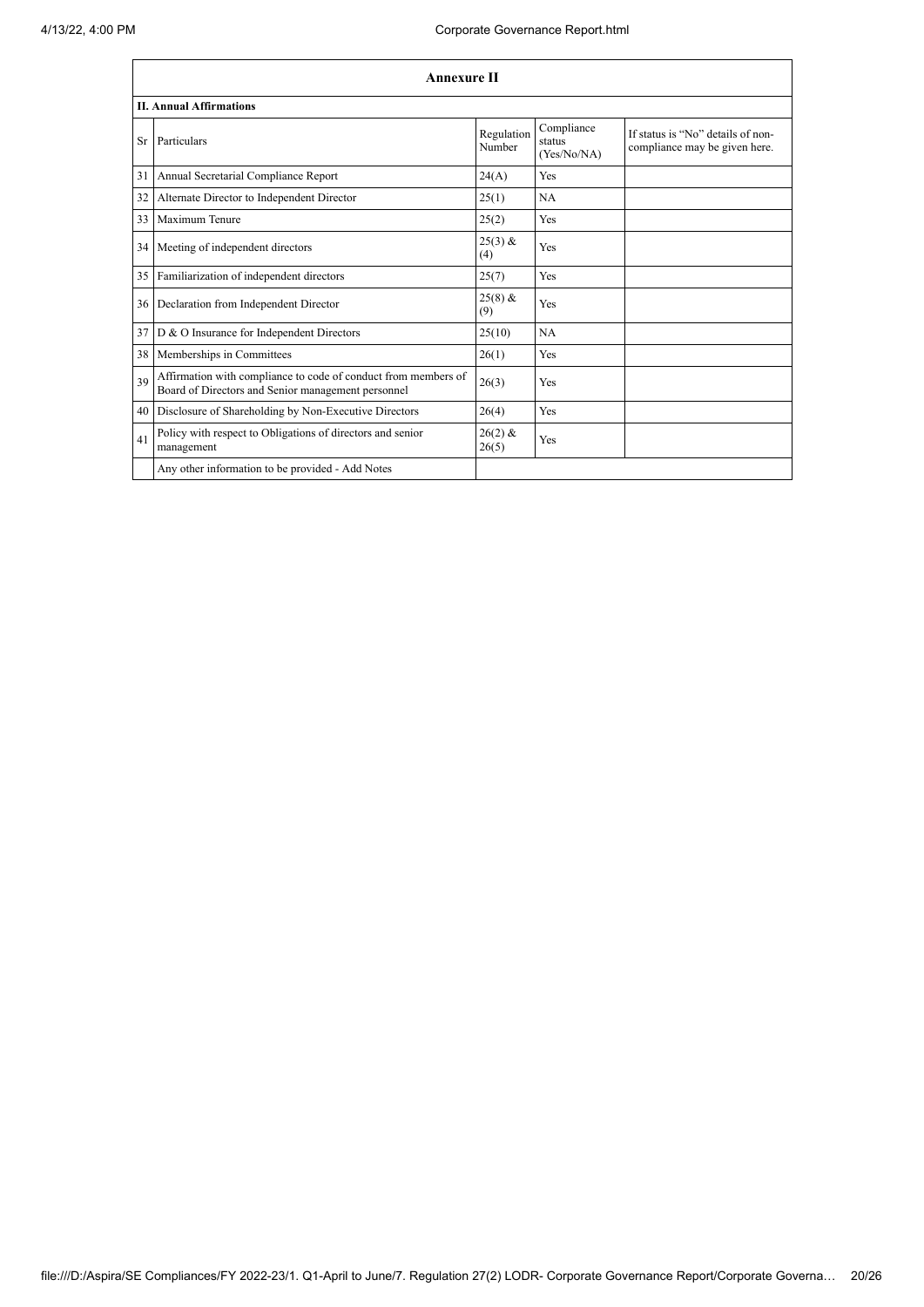|                | <b>Annexure II</b> |             |  |
|----------------|--------------------|-------------|--|
|                | Name of signatory  | Pankaj Shah |  |
| $\overline{2}$ | Designation        | <b>CEO</b>  |  |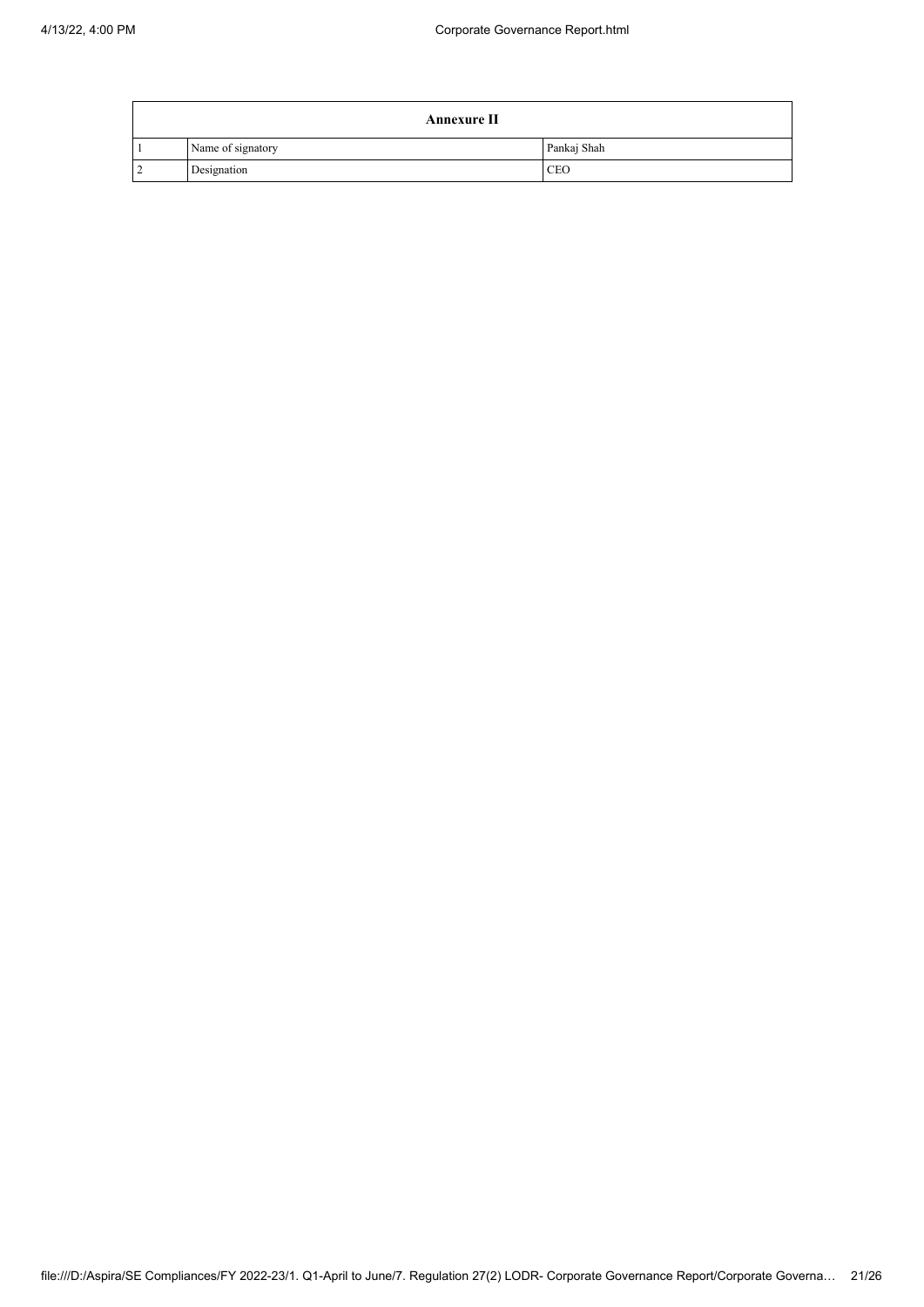|    | Annexure II                                                                                                                                                                 |                                         |  |  |  |
|----|-----------------------------------------------------------------------------------------------------------------------------------------------------------------------------|-----------------------------------------|--|--|--|
|    | <b>III.</b> Affirmations                                                                                                                                                    |                                         |  |  |  |
| Sr | <b>Particulars</b>                                                                                                                                                          | <b>Compliance status</b><br>(Yes/No/NA) |  |  |  |
|    | The Listed Entity has approved Material Subsidiary Policy and the Corporate Governance requirements with<br>NA<br>respect to subsidiary of Listed Entity have been complied |                                         |  |  |  |
|    | Any other information to be provided                                                                                                                                        |                                         |  |  |  |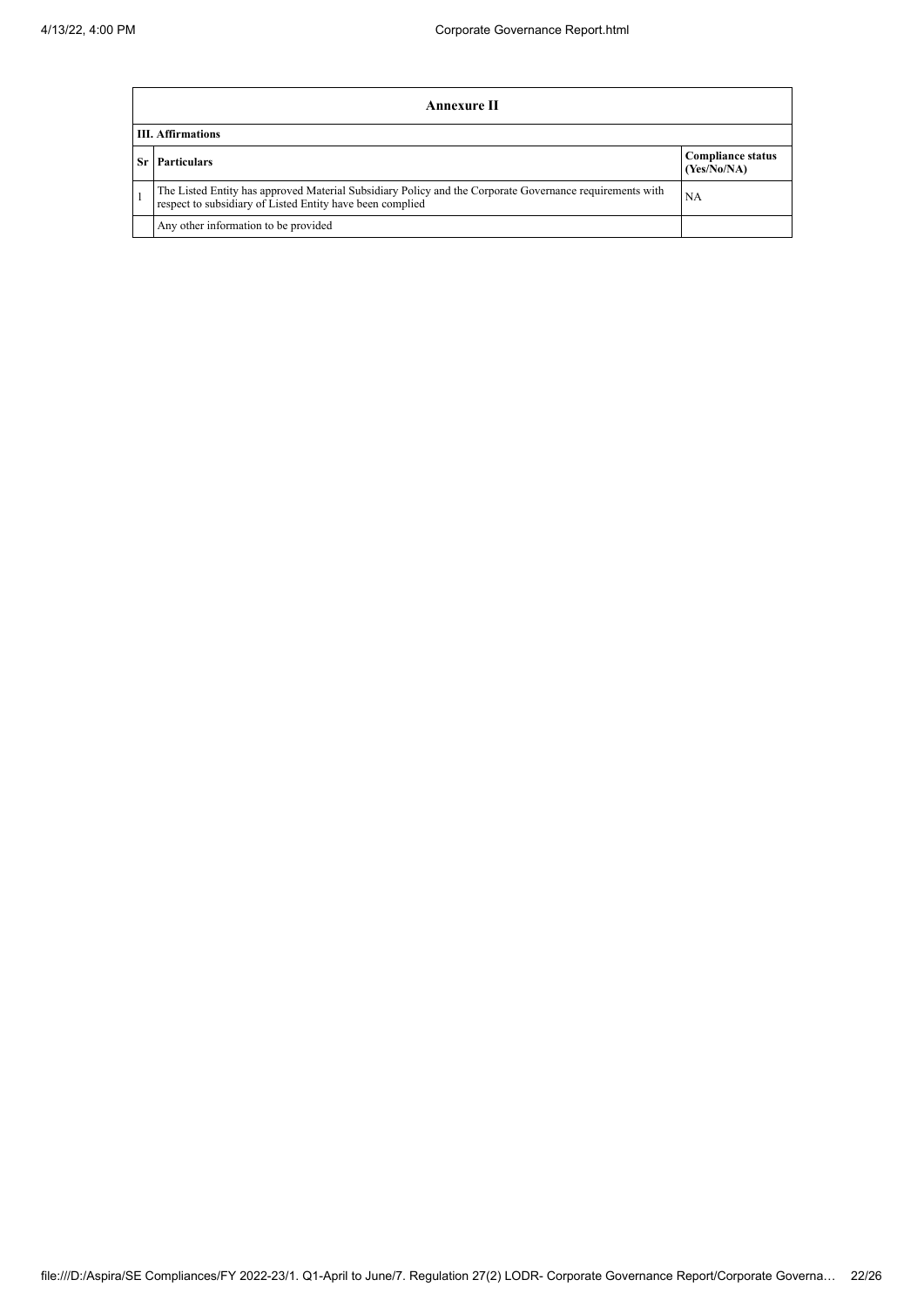|                | <b>Annexure II</b> |             |  |
|----------------|--------------------|-------------|--|
|                | Name of signatory  | Pankaj Shah |  |
| $\overline{2}$ | Designation        | <b>CEO</b>  |  |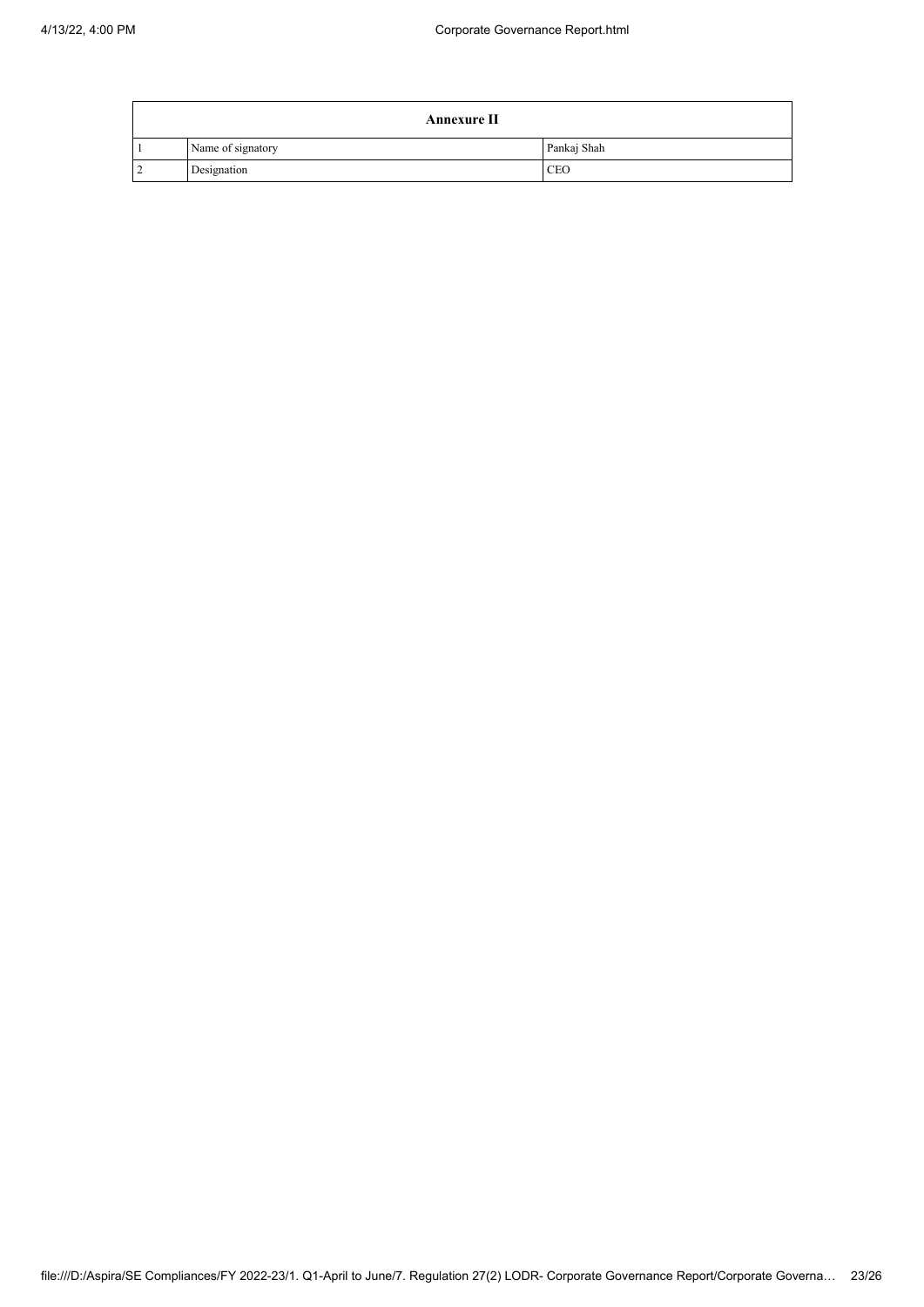| <b>Additional Half yearly Disclosure</b> |                        |
|------------------------------------------|------------------------|
| Applicability of disclosure              | Not Applicable         |
| Reason for Non Applicability             | Textual Information(1) |